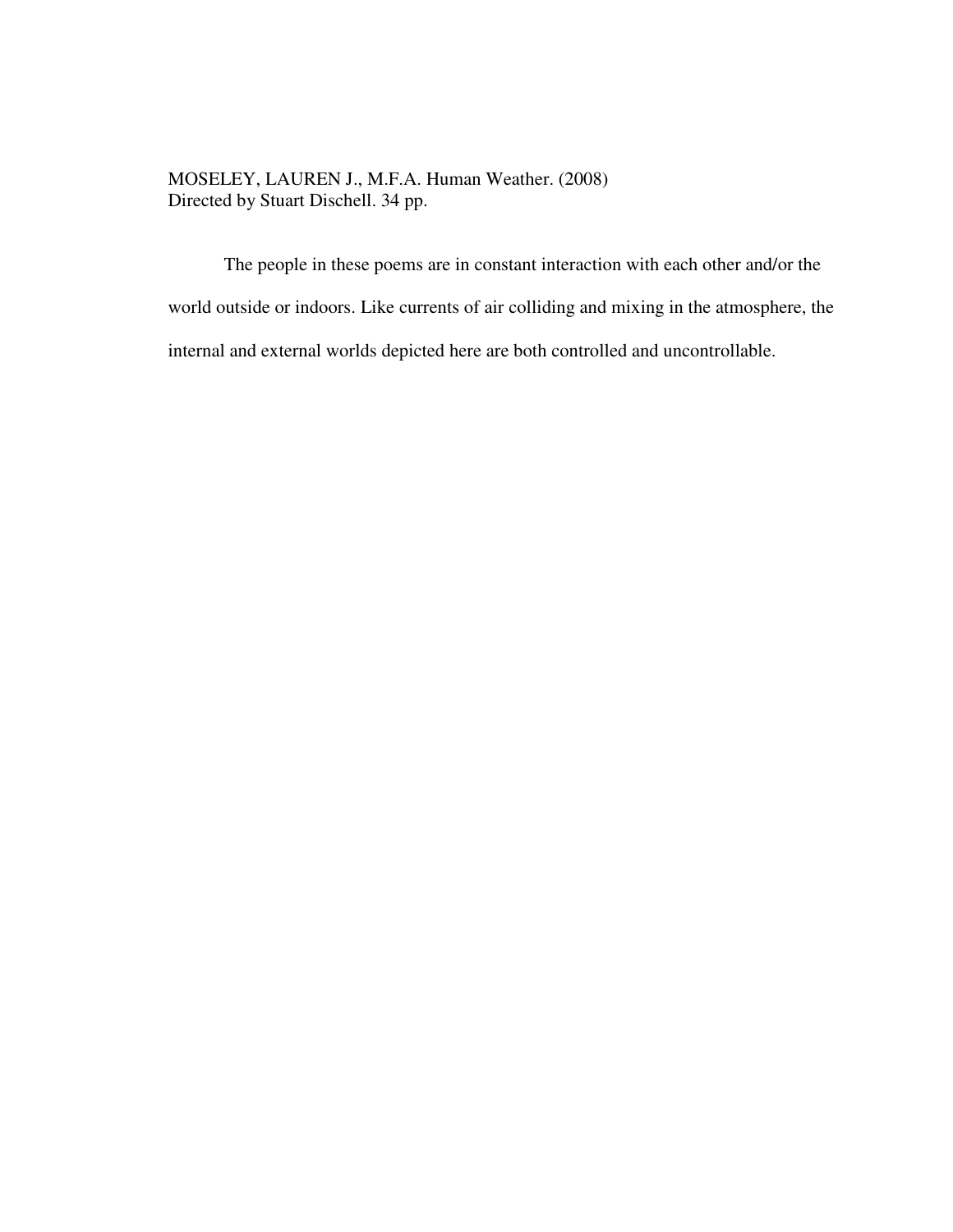# HUMAN WEATHER

by

Lauren J. Moseley

A Thesis Submitted to The Faculty of The Graduate School at The University of North Carolina at Greensboro In Partial Fulfillment of the Requirements for the Degree Master of Fine Arts

> Greensboro 2008

 $\overline{\phantom{a}}$  , which is a set of the contract of the contract of the contract of the contract of the contract of the contract of the contract of the contract of the contract of the contract of the contract of the contract

Approved by

Committee Chair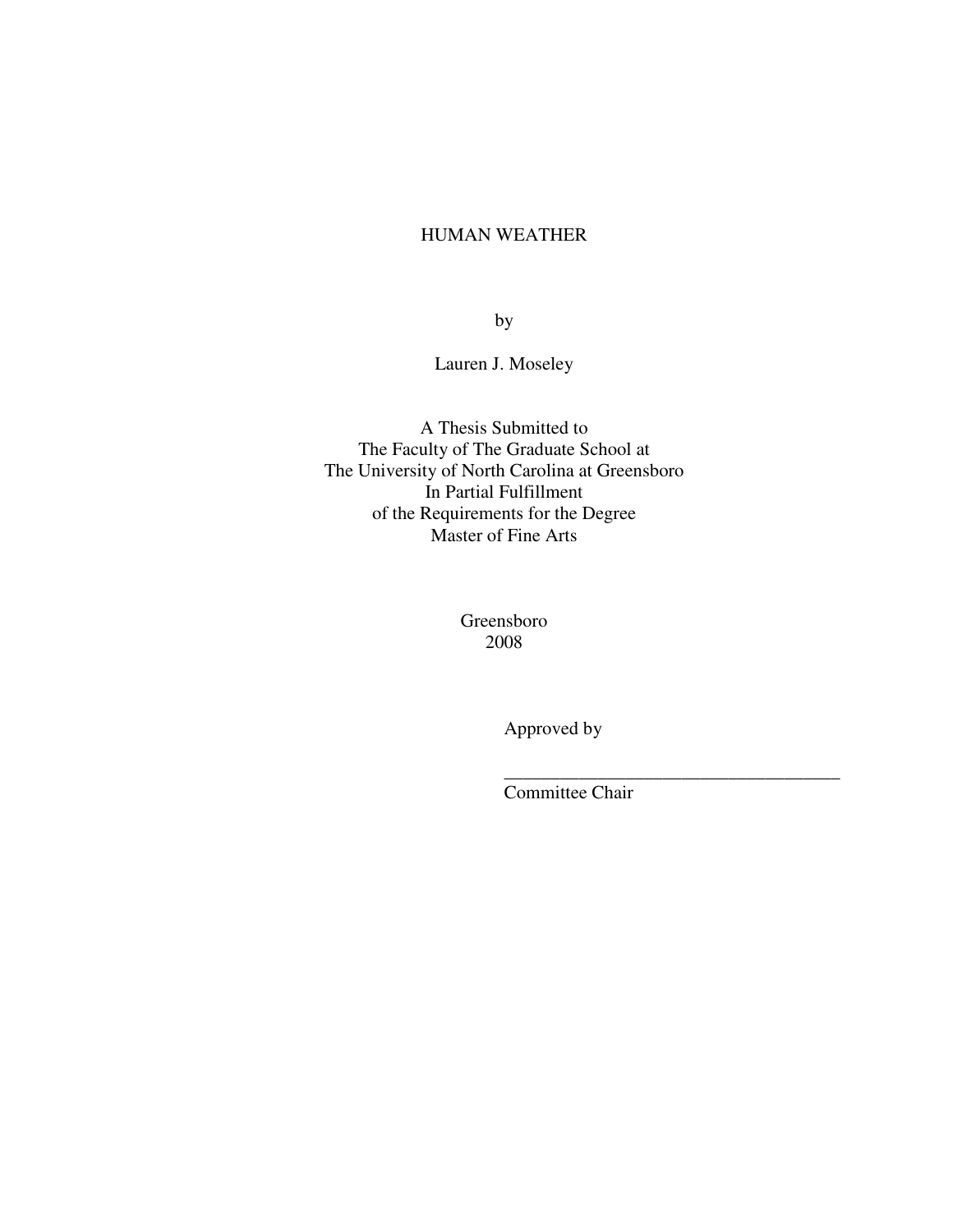© 2008 by Lauren J. Moseley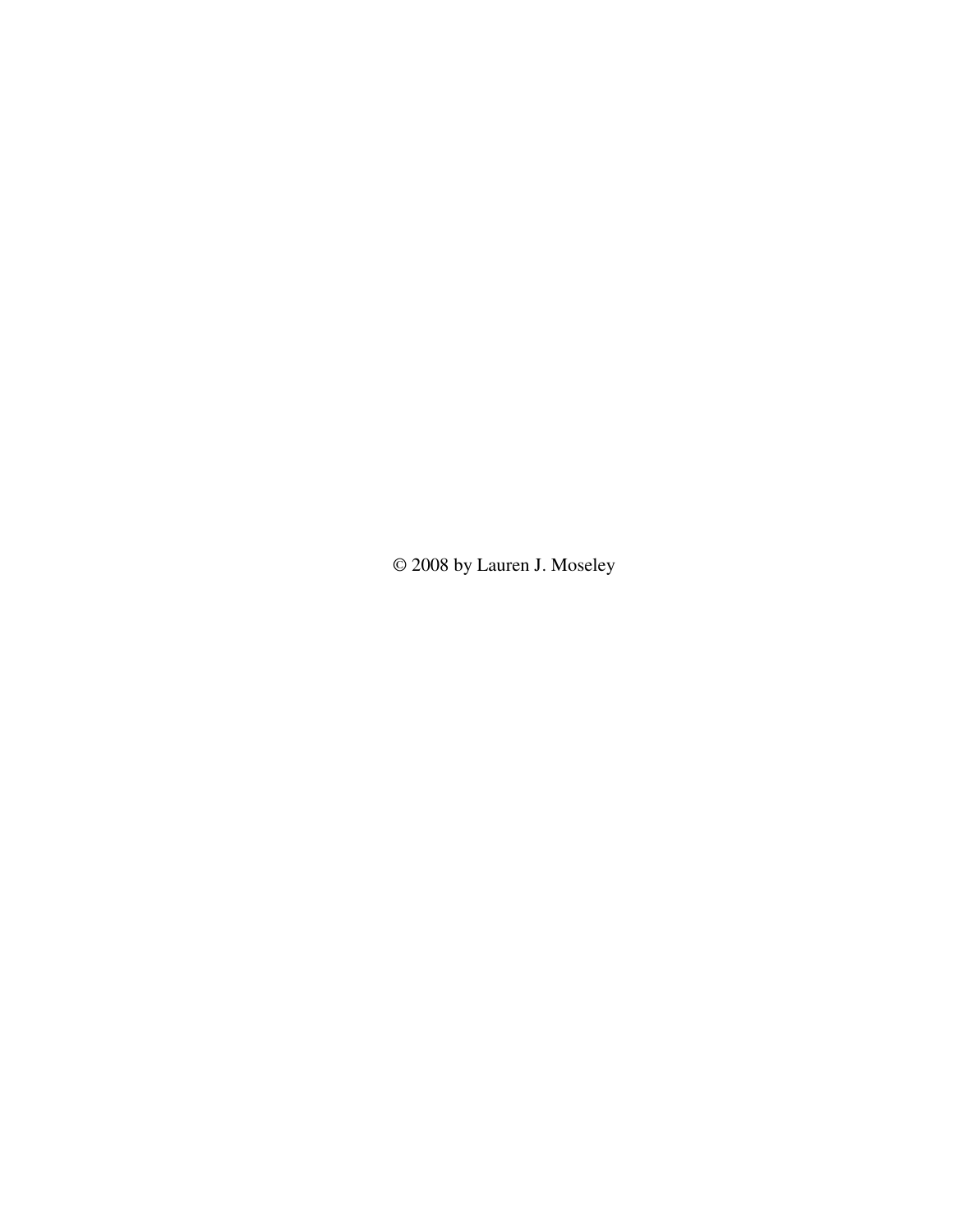# APPROVAL PAGE

This thesis has been approved by the following committee of the Faculty of The Graduate School at The University of North Carolina at Greensboro.

Committee Chair \_\_\_\_\_\_\_\_\_\_\_\_\_\_\_\_\_\_\_\_\_\_\_\_\_\_\_\_\_\_\_\_\_

 $\frac{1}{\sqrt{2}}$  ,  $\frac{1}{\sqrt{2}}$  ,  $\frac{1}{\sqrt{2}}$  ,  $\frac{1}{\sqrt{2}}$  ,  $\frac{1}{\sqrt{2}}$  ,  $\frac{1}{\sqrt{2}}$  ,  $\frac{1}{\sqrt{2}}$  ,  $\frac{1}{\sqrt{2}}$  ,  $\frac{1}{\sqrt{2}}$  ,  $\frac{1}{\sqrt{2}}$  ,  $\frac{1}{\sqrt{2}}$  ,  $\frac{1}{\sqrt{2}}$  ,  $\frac{1}{\sqrt{2}}$  ,  $\frac{1}{\sqrt{2}}$  ,  $\frac{1}{\sqrt{2}}$ 

Committee Members \_\_\_\_\_\_\_\_\_\_\_\_\_\_\_\_\_\_\_\_\_\_\_\_\_\_\_\_\_\_\_\_\_

\_\_\_\_\_\_\_\_\_\_\_\_\_\_\_\_\_\_\_\_\_\_\_\_\_\_\_\_ Date of Acceptance by Committee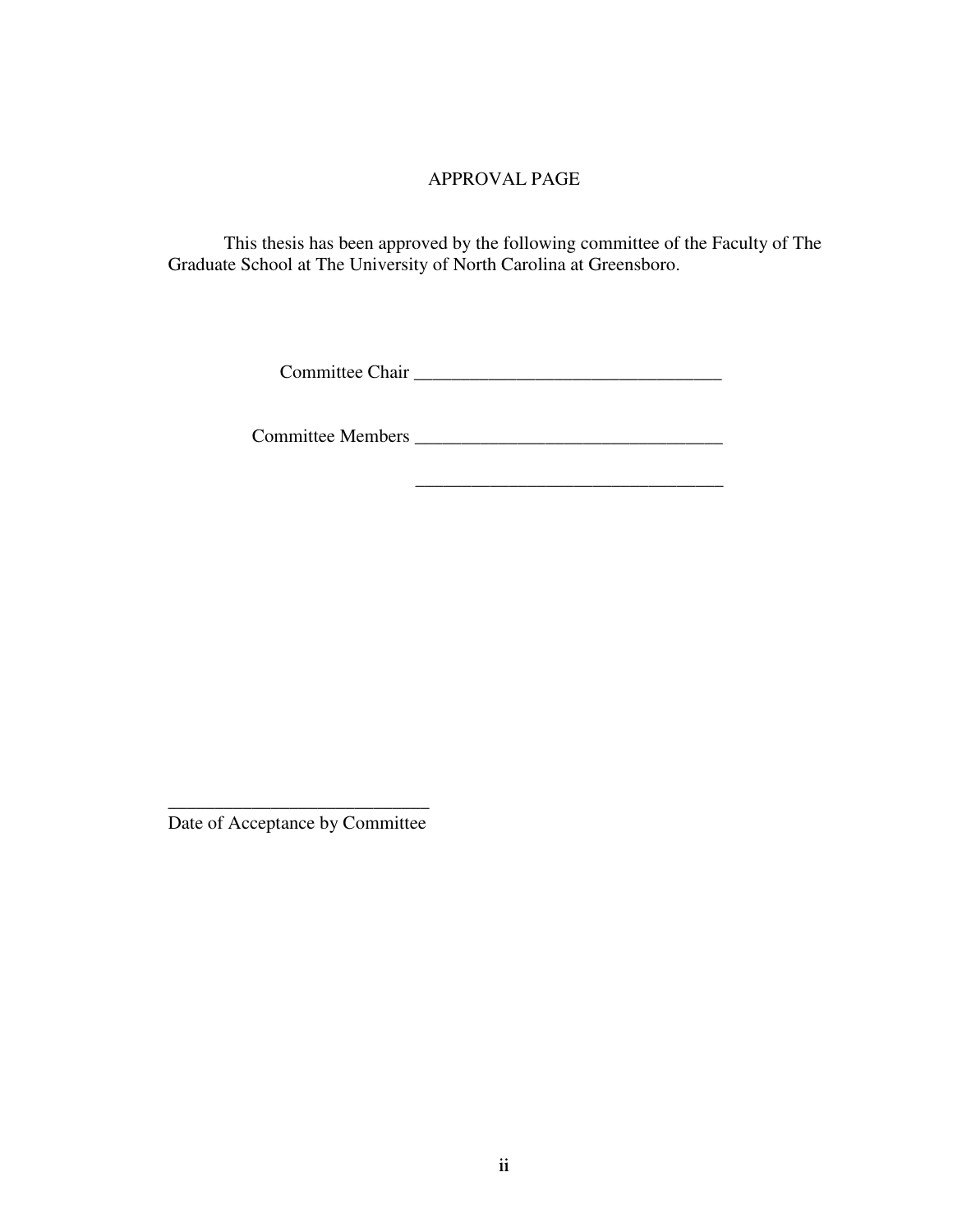# ACKNOWLEDGEMENTS

Special thanks to my parents, my sister Dana, Jim Clark, my teachers Stuart Dischell, Jennifer Grotz, David Roderick, and Linda Gregg, and to Ashley Barnett, Ryland Bowman, Elaine Briney, Joellen Craft, Michael Peterson, Andrew Saulters, and Josh Watson. It is a joy to know you and learn from you.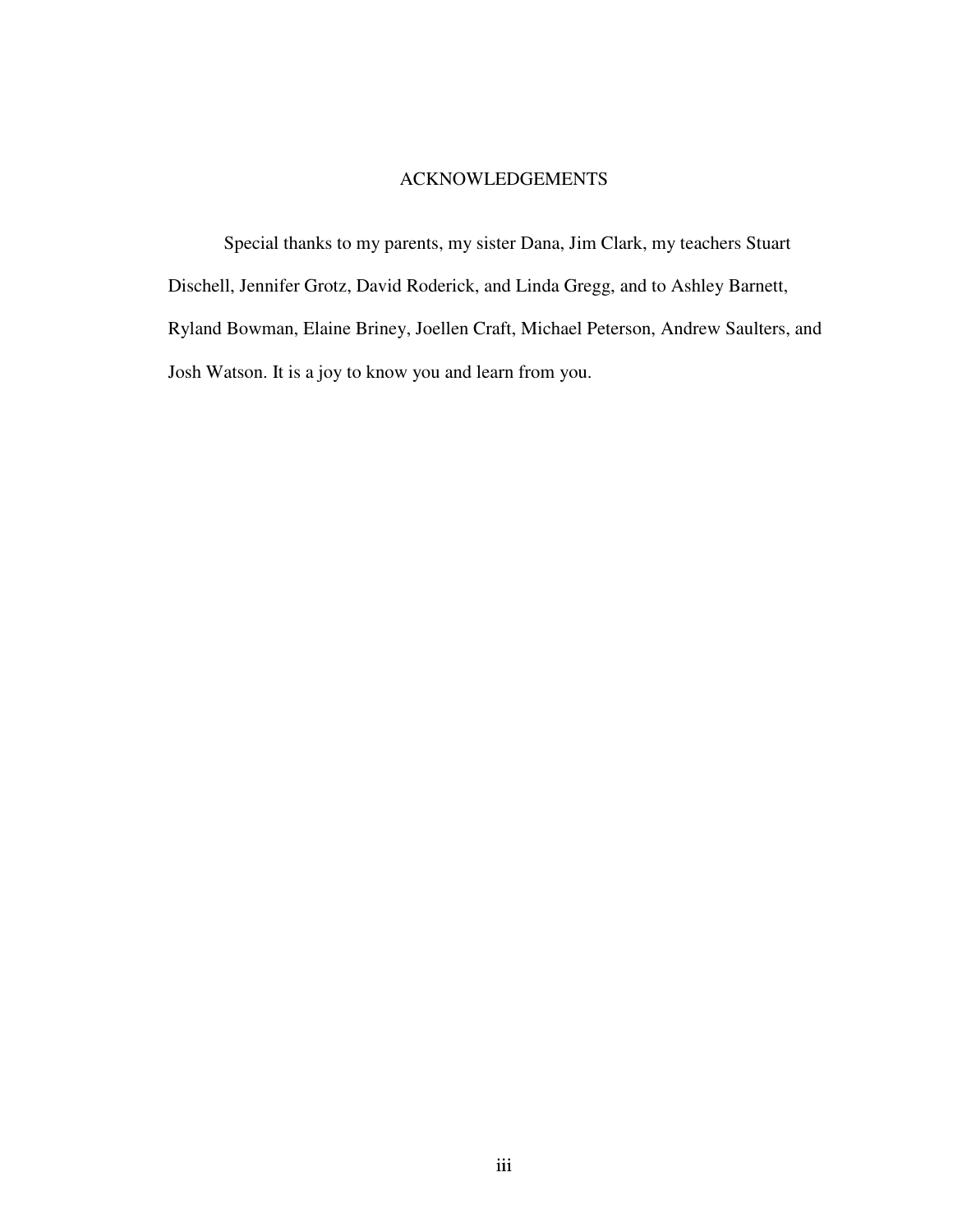# TABLE OF CONTENTS

Page

| Questionnaire for Lauren B. Moseley Written After |  |
|---------------------------------------------------|--|
|                                                   |  |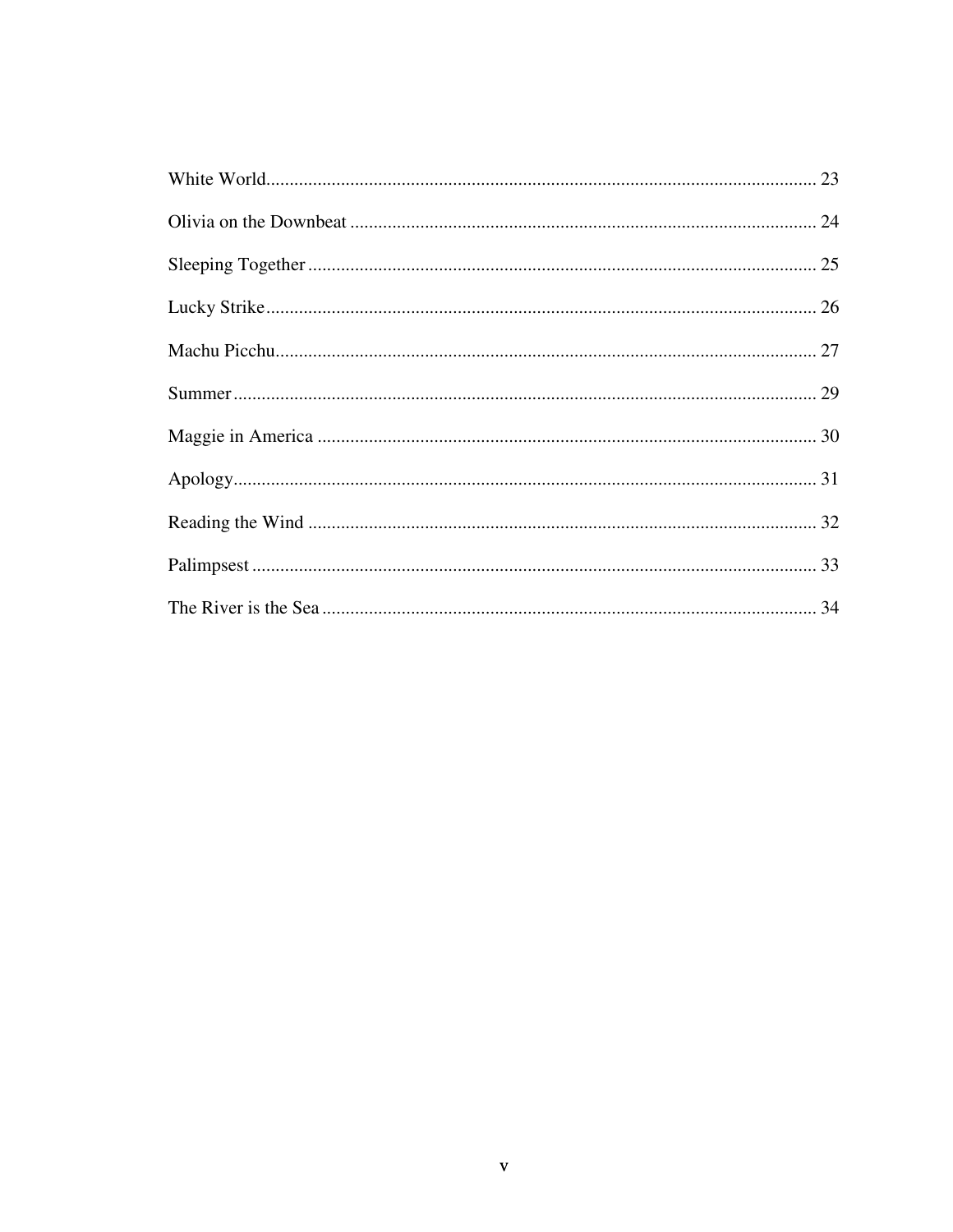*Fling the emptiness out of your arms into the spaces we breathe; perhaps the birds will feel the expanded air with more passionate flying.* 

—Rainer Maria Rilke, translated by Stephen Mitchell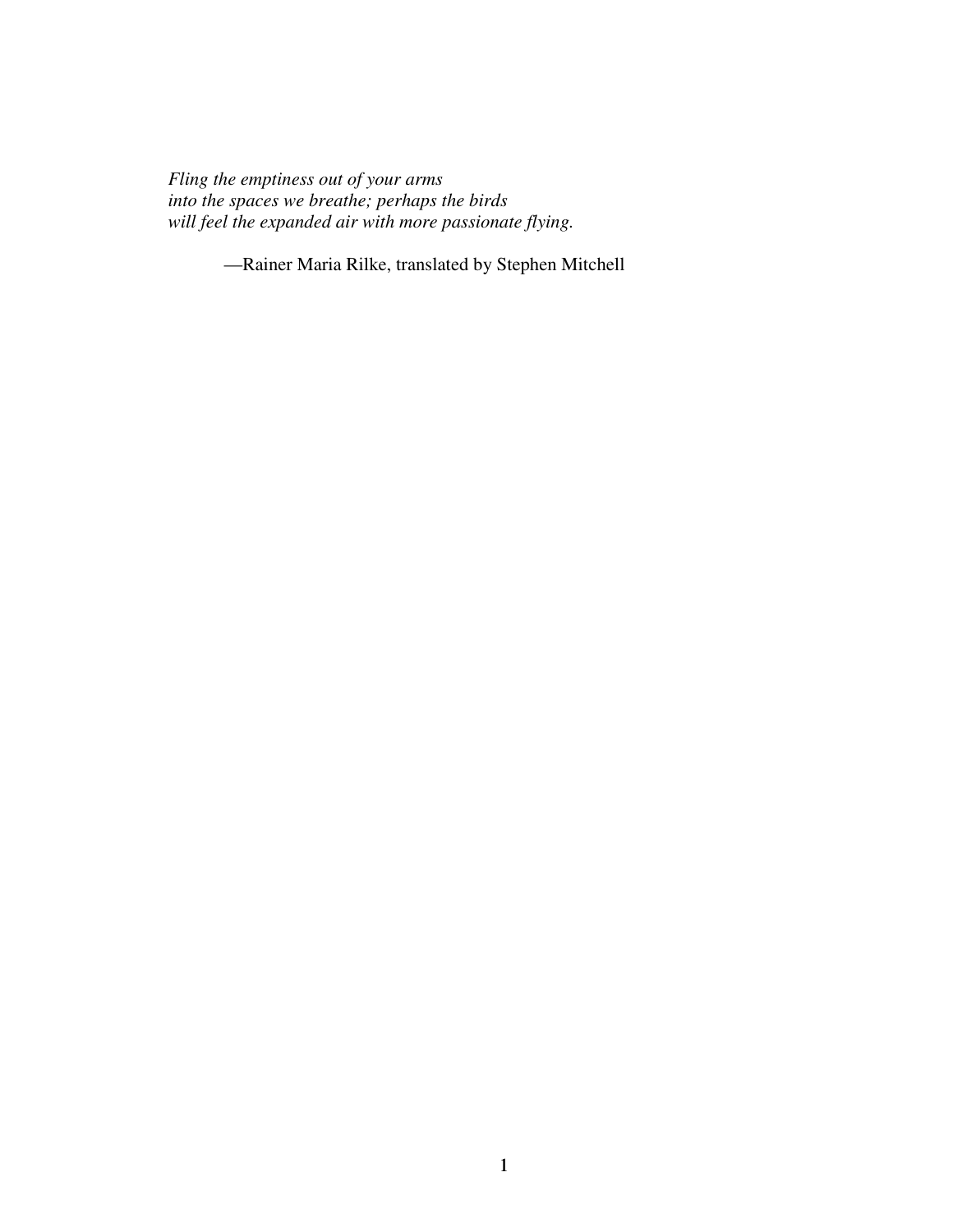#### CUMULONIMBI

As we emptied the rooms of our lungs of smoke, the living room ceiling collected clouds around green paper lanterns. Notes from a bass guitar already thickening the air, I felt like the clouds would burst with hail, that the stones would star the glass table and scrape our cheeks. My friend sat beside me in a short dress, her tights a net of black flowers catching the slender birds of her legs. We whispered our opinions on fidelity while men laughed loudly in another corner. When her boyfriend approached with his lighter, she crossed her legs and her dress rode up. Though my brain was crowded with fabric, I noticed how he noticed her and tried to hide his excitement: crouching down, his left arm in front of his waist as he lit all the candles around us. During the illumination of the third or fourth tea light, my hand went under her thigh and squeezed her spare flesh and muscle. When I realized what I was doing, I inched away and saw him smiling at us. She only looked at him, hadn't moved or said a word, as if it were natural for me to touch her while his hands were full. I exhaled. Then, someone opened the door, and the smoke trailed out of the room.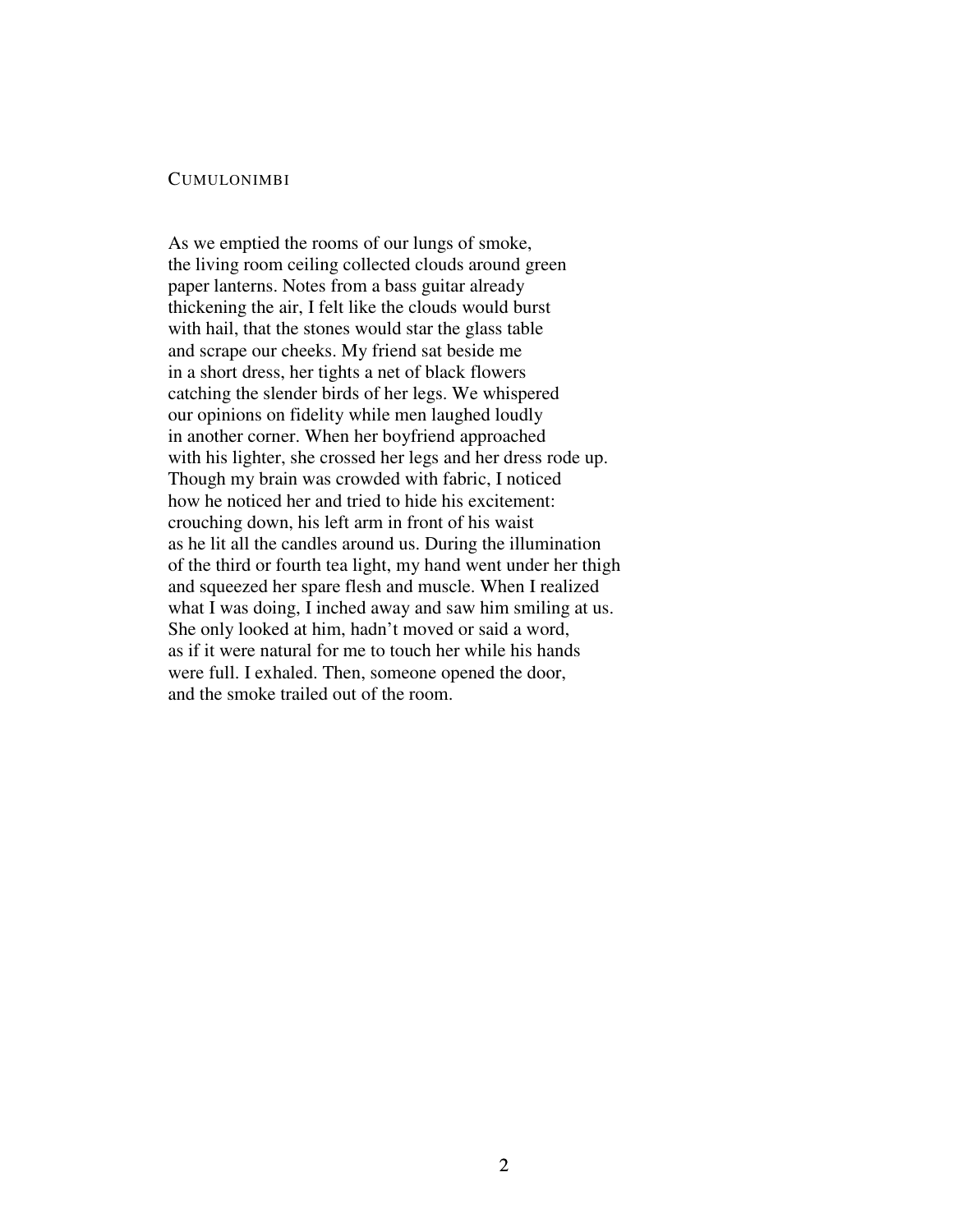## EL RÍO MANU

Just below the equator, night fell in minutes. The sun dropped to the Manu's surface then eased into the water, and the whir of insects grew louder as shadows deepened.

Summer floods made an inverted forest of the river: roots crawled starward, and branches reached for richer earth. I was on the wrong side of Earth to be near you.

The sun blazed where you were and you must have sweat, while Venus shone so close to me that it reflected on the water, trailing light that led to shore. I shivered

as the blue-black Manu became our bedspread, fallen trees flattened into our floors, an eddy by a branch curved like your frown, and my guide's shoulders turned into yours

as he stood at the stern and swung, from snag to snag, the only artificial light for miles. He slowed the boat, the motor now a purr. I looked for jaguars.

Later, when we passed through the last town for fuel, the only woman on the beach without a baby in her arms begged us to look for her son's body,

but we only saw caiman in the water, their eyes shining red in the flashlight's beam.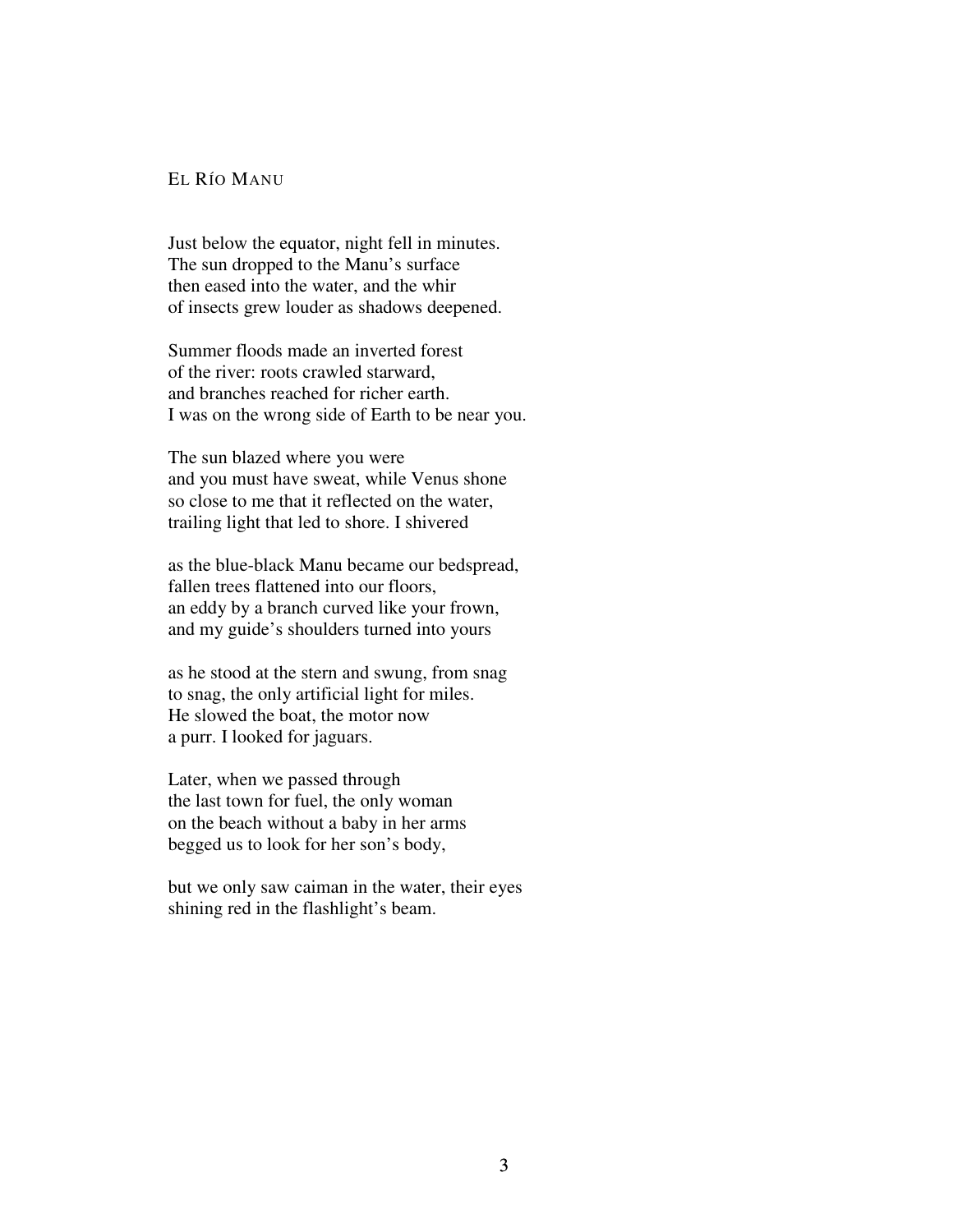### **INTERSTICE**

When you and I danced in your living room that muggy 3 a.m. when he was out of town, our feet kicked up clouds of shag carpet. We shaped them into maroon snowballs and fought, but they broke in the air. For a moment, I only wanted you and to paint the color falling around us.

I read your letter in the bath tonight and didn't think of him once. I have to tell you the last page fell before I finished. The water quickly obscured your words, turned the ink to charcoal, the letter into a sketch of what's inside your skin. It was almost like being with you.

You have enough virtue to ask me a question I've just asked you and mean your wonder. Like when I touch your shoulder, you touch my shoulder. When you drove me home that early morning, I shuddered, feeling the thought of it move my hand closer to the gearshift: I could stroke your little finger with mine and no longer be his.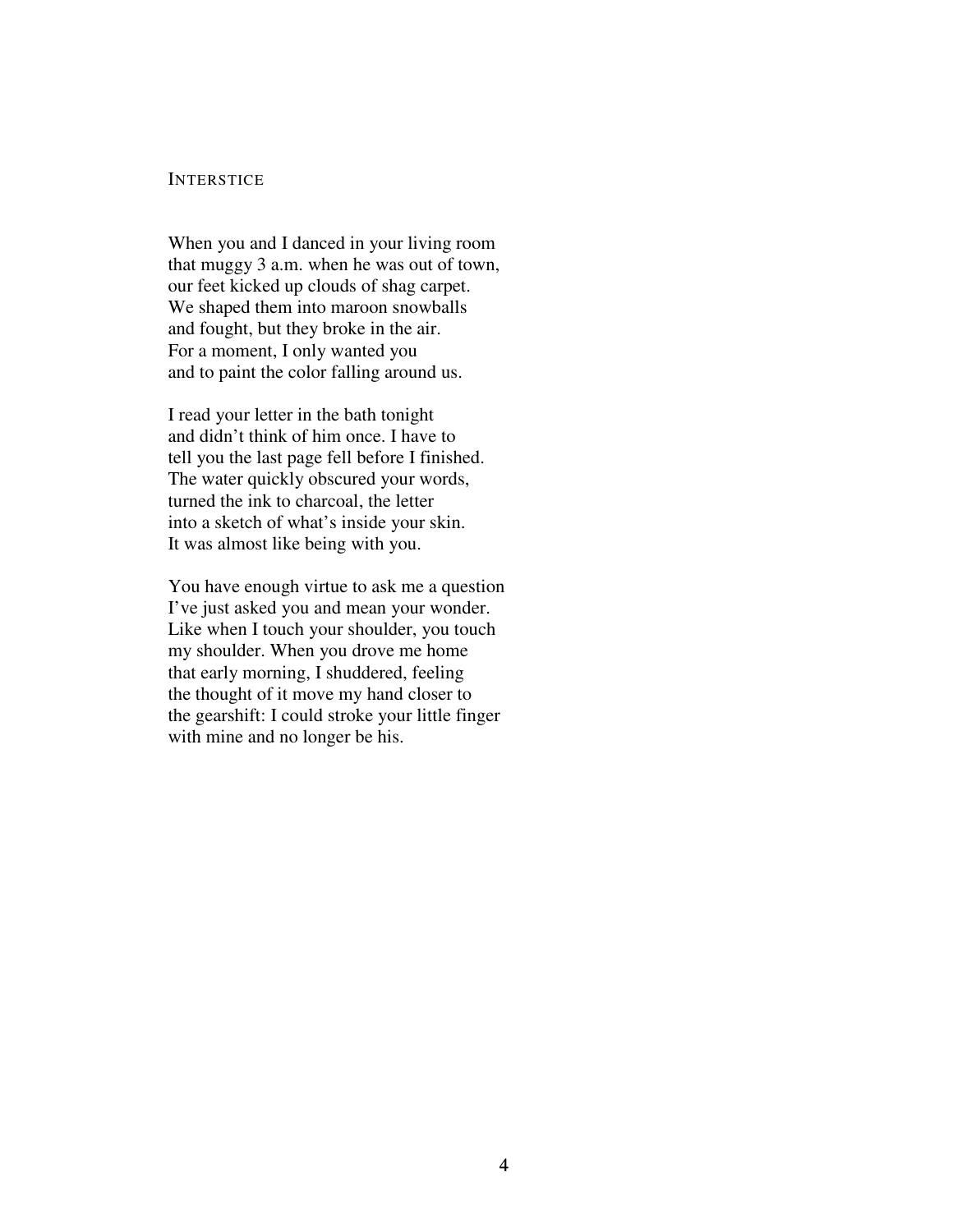# SEEKING SCARLET IBISES

Three shapely waitresses at the hotel restaurant sweat in long black dresses with white ruffle trim.

*The first ibis we saw was alone. It fed on a black mudflat under a mangrove tree.* 

On the cab ride to the swamp, I see stray, mixed breed dogs in the streets stare at me and lick their wounds.

*The ibis's beak dripped a black curve to the ground.* 

Outside the city, blue, green, and yellow buildings brightly fall into bald dirt roads.

*Our boat came to a clearing and stopped to watch the trees bleed with birds.* 

The driver says his grandfather carried burning sugarcane at Carnival. Today, they remember by dancing.

*Among the hundreds of ibises in the breeding colony, our guide spotted a yellow-crowned night heron.* 

On the dash, a sticker of the Trinidadian flag: a black stripe, lined with white, across a red body.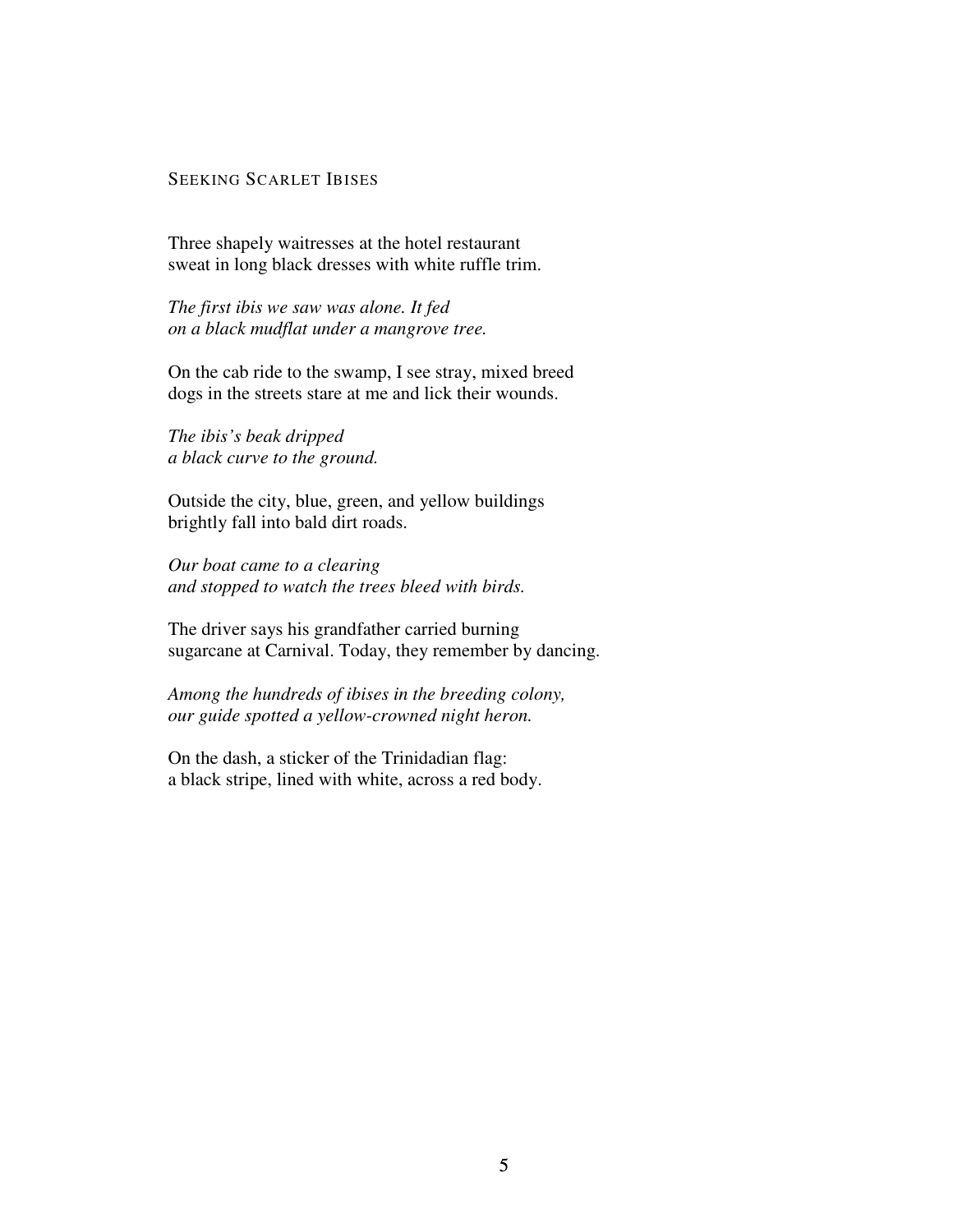#### **MONITION**

The German scuba instructor is trying to hold your hand. A tube in your mouth, you cannot tell her breaths are thinning and ears won't clear. You swim ahead and startle purple fish, then hang there and let the current carry you over broken mattresses of coral. How long before lungs won't fill with air? No sharks, enough oxygen in your steel tank, but still you are so close to the girl in the nightmare your father dreams right now, the daughter the scuba company lost in the sea. His dream-self shoots the officer who could not find you in the heart.

 Tired of forcing breath, you rise too fast, shocking the air, the nose of your mask full of blood. Your father didn't know about your cold or daydreaming during the lesson, but somehow he knew the pressure in your ears was like hard-packed earth.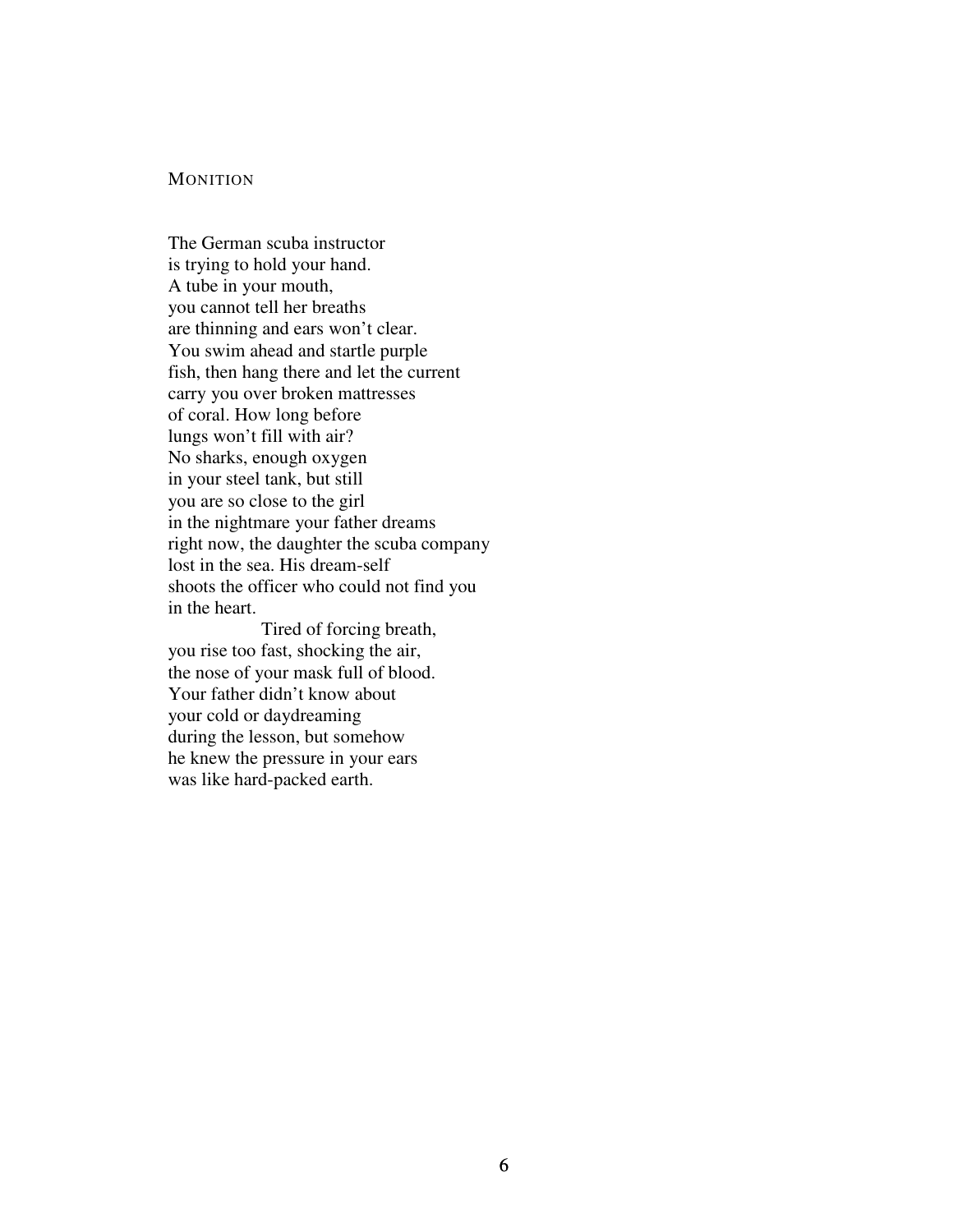# **DIALOGUE**

# I. Stimulus

His vocal cords are thick with elastic tissue. Pharynx, oral cavity, skull sinuses, and thoracic cavity: all abnormally large. Jaw juts forward, neck muscles tense, side ribs collapse, and with a push of air, his vocal folds vibrate *I'm glad you're here*—glottis opening and closing, thyroid cartilage bobbing, tongue tapping his hard palate.

# II. Response

Waves hit my auricle and slide down ear canal until they hit the drum. Its membrane moves the malleus, which pushes the incus, which drops the stapes footplate into the oval window, rippling fluid in the cochlea. Spiral ganglion sends the message to cerebral cortex. Bursts of hormones stimulate ovaries; dopamine and norepinephrine flood hypothalamus. I tremble slightly, sweat, dilate, and say nothing.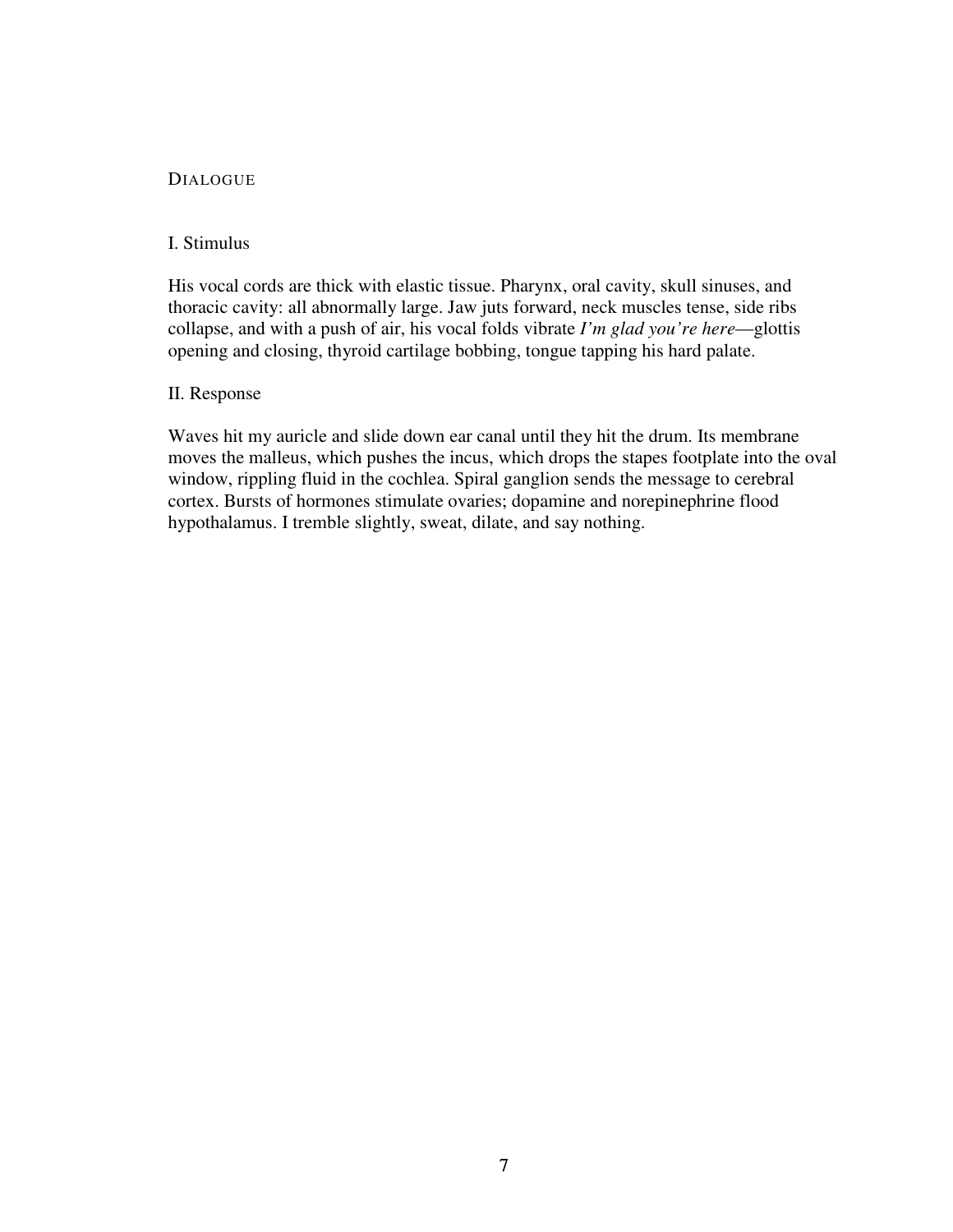#### **REDEMPTION**

How many cameras have persuaded average people to undress? Neither of us has done anything like this before. If I weren't in love with your best friend, this would be even less sexy: you stand far from me, and every part of you looks bored. You appear perfect for our tired pose: Adam and Eve in the Garden, or rather, the woods behind condominiums, at dusk. Grasping at avantgarde, our photographer friend has left the white sticker on the Red Delicious and put a Lucky Strike in my hand. I was thinking I would never see anything new again, and then it happened: when you reached to light my cigarette, your hand shook above my breasts it was windy—for a good minute.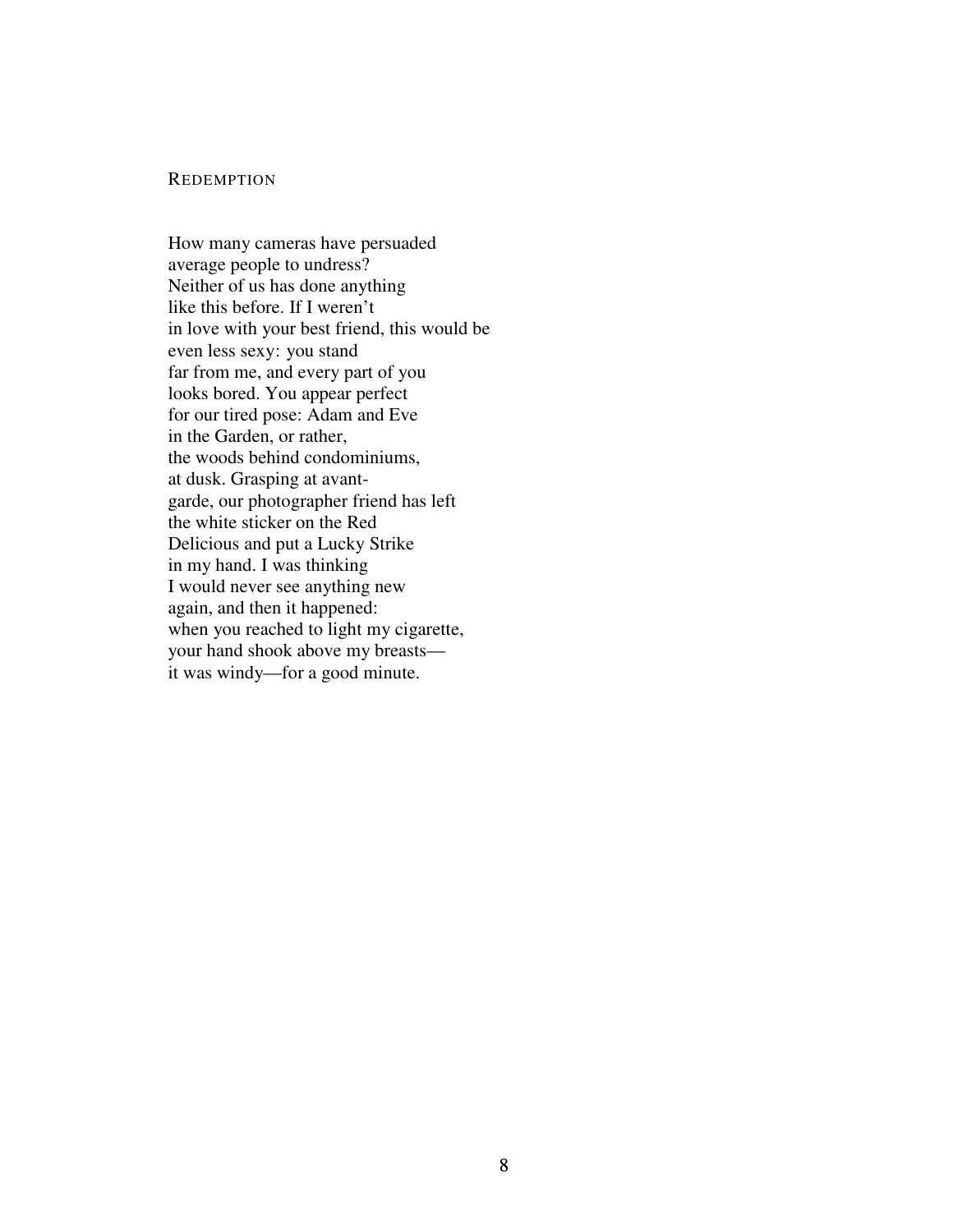#### GROWN GIRL

My father told stories about my childhood last night, spoke as if I had not been there, then said, "That little girl could walk into this room right now, and I would know her." White-blonde hair with thick, blunt bangs, crooked teeth, that yellow dress with buttons, my child-self walked through the restaurant to our table, but I did not know her. What did she want? Like all children, she was on to me and made me nervous. She looked around, then back at Dad, and absently held out her arms. As he lifted her onto his lap, her elbow knocked my wine glass over. *Daddy, I want to go home*. He kissed her enormous cheek, stood, set her on his shoulders, and walked out of the restaurant, through the parking lot, out of my sight. I knew where they were going. In my parents' house, the grown girl hangs on the wall few places, while the little one plays under cherry trees in Easter dresses or wades in tidal pools in bright bathing suits in every room. I like the one where she stares at a drip castle she made as if it were all she'd lose if she walked out of the frame and aged.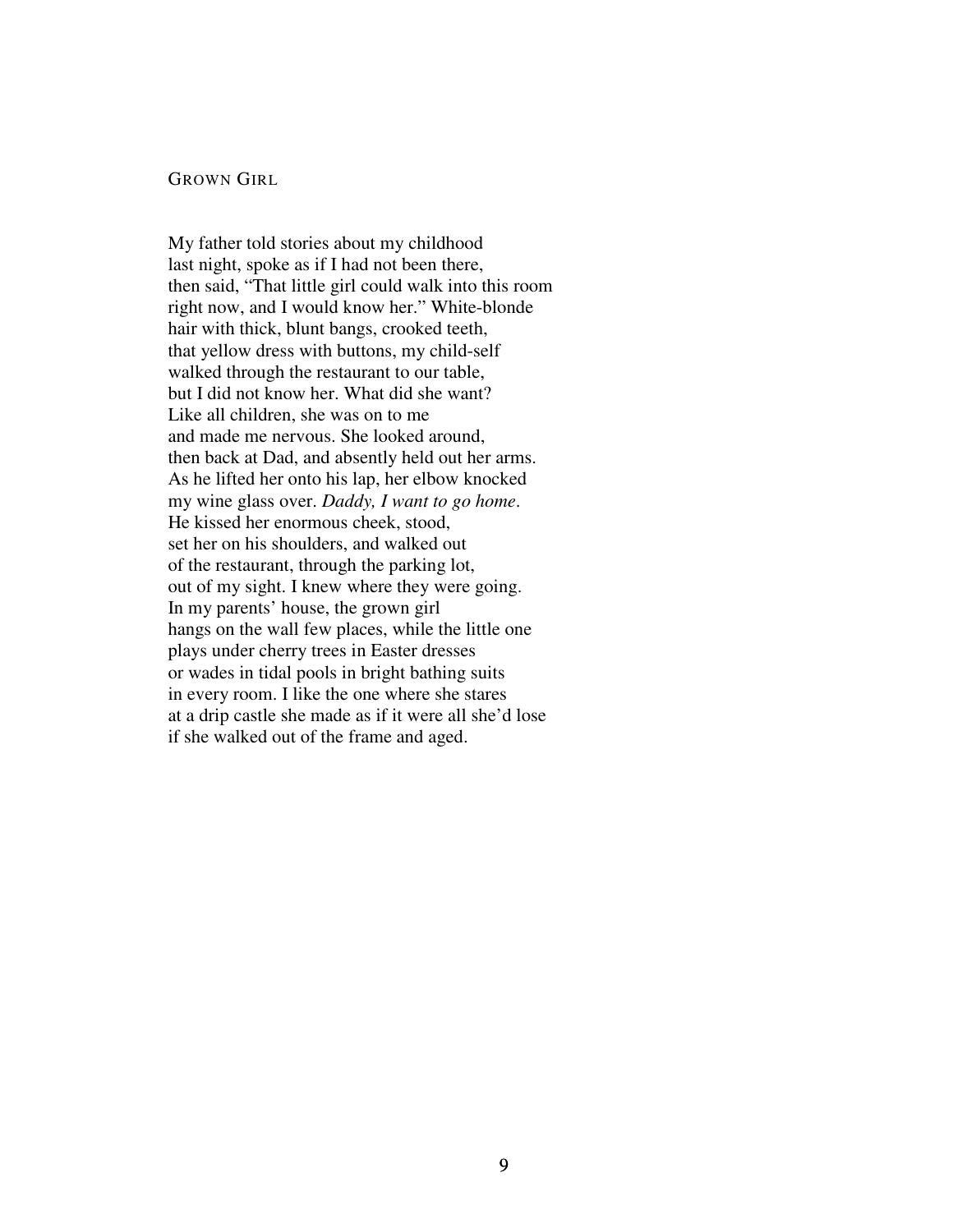# SAY IT AGAIN

When I left you and returned to him, he said I breathed and spoke louder than before. I thought of couples who live by waterfalls and grow deaf from listening to the constant rushing. They fight without fighting, screaming even terms of love so they can be heard. Your mind and mine were noisy for months, and when thoughts of those we'd left drove us mad in bed, we would joke so desperately and laugh, mid-kiss, in each other's mouths: your voice inside my voice, a sound wholly ours. Now, if he were to stand at the other end of the house and say that he forgave me, I wouldn't hear him. Though everything is quiet, I can still feel your breath clouding around my ear.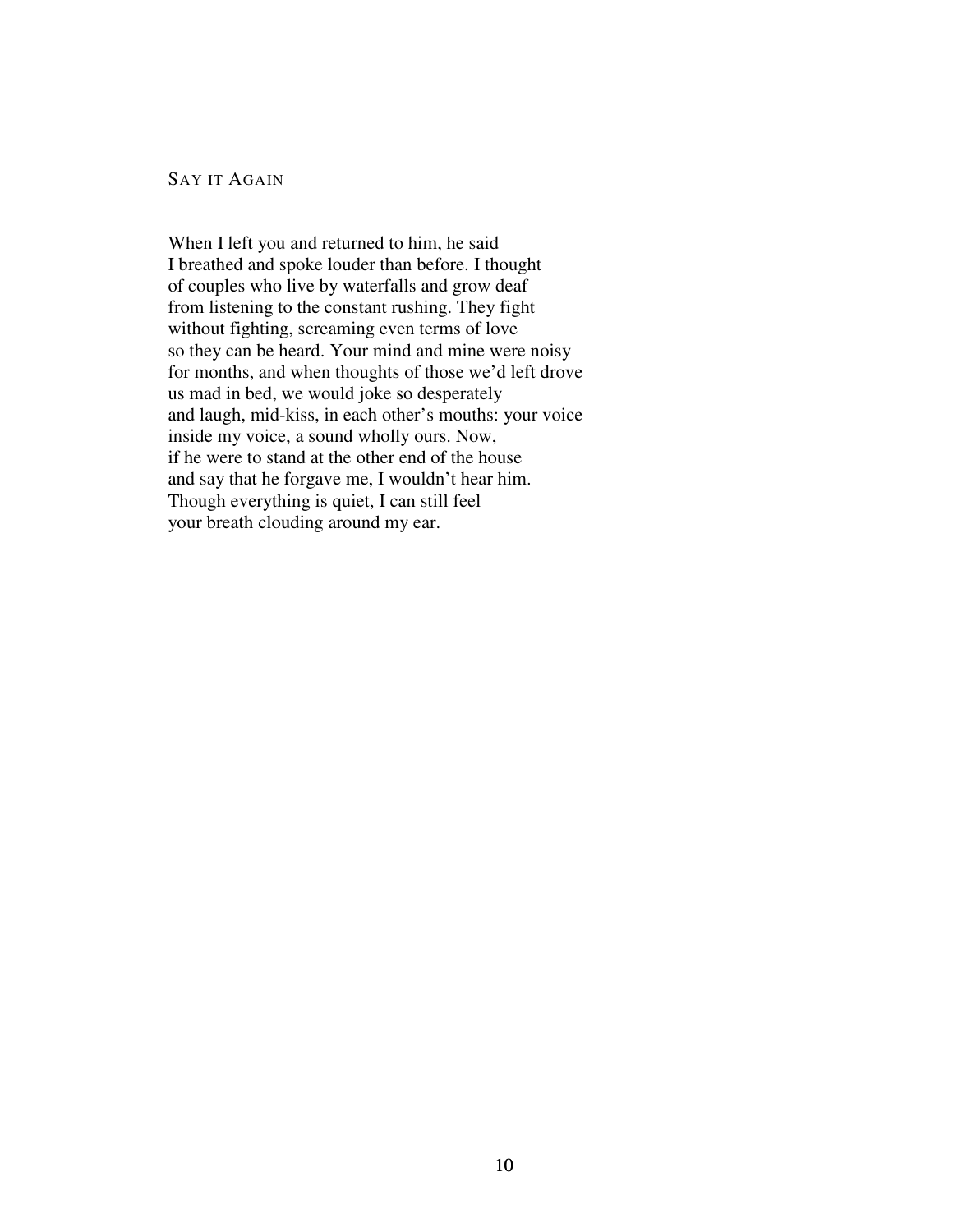# FEARS

She fears the small things and the large things, but mostly the small things. This morning, that the high, hook lock on the bathroom door will puncture her eye when she's running out in a hurry. She's in no hurry now, so it shouldn't threaten her, but it does: no one else in the house but the wheezing cat. It could die today, or the plane carrying the man who loves her could crash. He missed their Valentine's dinner because of a death in his family, and she was more upset that he couldn't come than she was about his grandfather's heart attack. She fears she is a very bad person. Sometimes, things happen to her that would only happen to someone else, like when that car ran the red light. As she washes last night's dishes and notices a web in the window's corner, she thinks of how she does not fear spiders, snakes, crowds, or heights, but instead ice, sunburn, chicken, children, taxes, identity theft, syphilis, HIV, emphysema, hearing loss, cancer, dementia, tornadoes, lead paint, gas stoves, slugs, fires, rashes, broken glass, that she is not in love, that her tires will suddenly go flat, that everyone will discover she's a fraud. She fears she will be punished and remembers her dream from the night before: her breasts became the breasts of a possum. There were thirteen of them, and they were furry. She would put her hands there and discover that the possum-breasts had gone. Then, she would touch herself again, and find they had returned.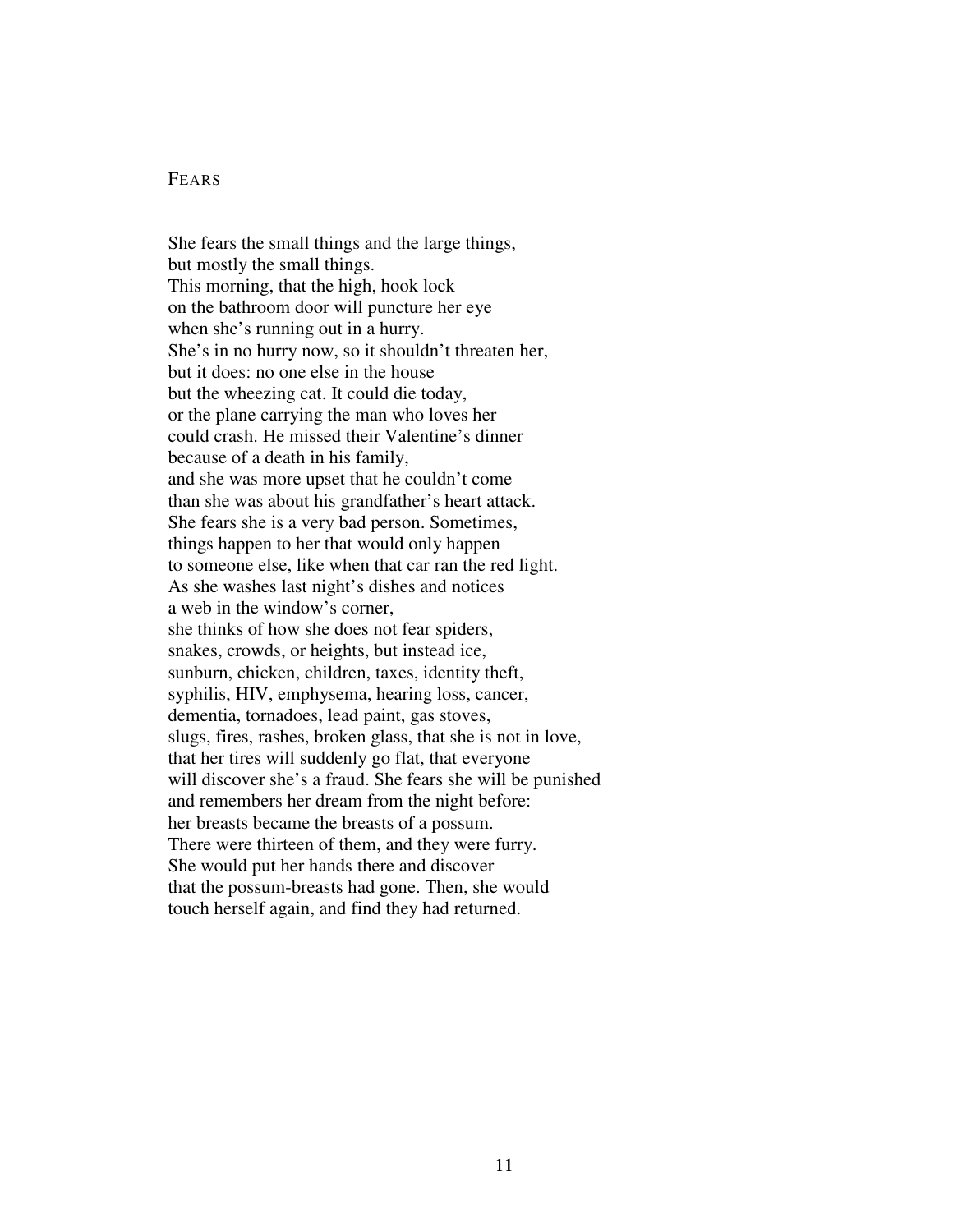# RUNNER SMOKER

#### I. Along the Creek

Only crows and squirrels, though I know a barred owl lives here, and a Cooper's hawk. If you run at night a possum will come for your ankles just before the finish. My lungs are petrified tree stumps, flaking in my chest all winter. It's almost spring. I run through bars of poplar shadows and pretend I'm going somewhere.

# II. Around the Lake

Erosion turned one stretch to moonscape. Roots above the little beach flaunt broken bones and hunger. If the lake were as silky as it looks, I would lie in the middle of it, but when I cross the wooden bridge, the sewer's smell stings my eyes. The heron must have caught something by now. If I let myself cough, a moth will flap in my throat. I can wheeze as well as any goose can hiss.

III. Through the Neighborhood

Septic tanks hide inside plastic rocks, while daffodils whisper about the newlyweds on Fairview. When you see a woman walking six dogs of six different breeds, you know they don't belong to her. Workers left a hole in the sidewalk big enough to fit a Deepfreeze full of filet mignon. The owners of the biggest house have been building that limestone patio for a year and won't let me use the porter john. I will not blow my nose in my shirt. Not here. Brick, stone, vinyl siding, and still this block has made up its mind: *Drive carefully. We love our invisible children.* My heart is going to explode.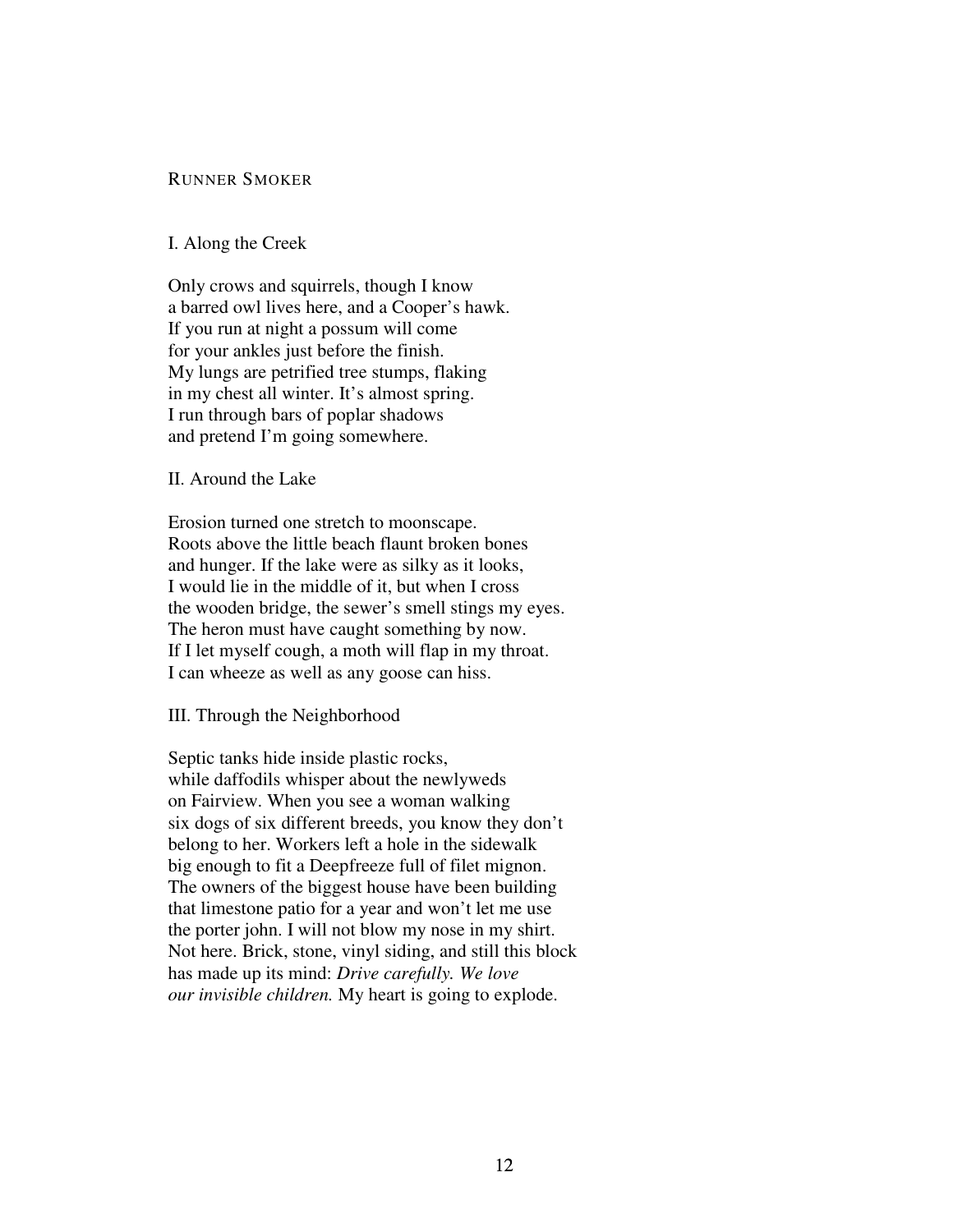## UNDERWATER

*Suckers are distinguished by the mouth, with protrusible lips, on the underside of the head.* 

In Week 3, after a bed-shaking blow-job, Mr. Weakchin told her he still wasn't over Whatshername. In Week 10 he was, in Week 11 he wasn't again. She put him behind her, then discovered he'd stolen cash from her wallet.

*Unlike carp, the silvery, deep-bodied carpsucker has no spine in the dorsal fin.* 

Her first lover, The Cokehead, gave her Chlamydia, back when they called it VD. Years later, she returned as his mistress, fucking him on the mirrored kitchen table a tongue could grow numb from licking.

*Females spawn up to 300,000 eggs each, which are broadcast over gravel shoals or deep stretches of sand.* 

Never missed a period, though she wasn't on the pill or always careful. At the bar she tended, if a pregnant woman snuck sips from a friend, she'd refuse to serve the party another drop.

*Generally sluggish, they suck up detritus, invertebrates, and plants from the bottom of lakes, rivers, and slow streams.* 

Her last boyfriend left her for good at dawn. As he slammed the back door, she remembered a painting from a hole-in-the-wall shop: a man firing a gun into a barrel of mullet, bits of fish and bloody water splashing onto his white T-shirt.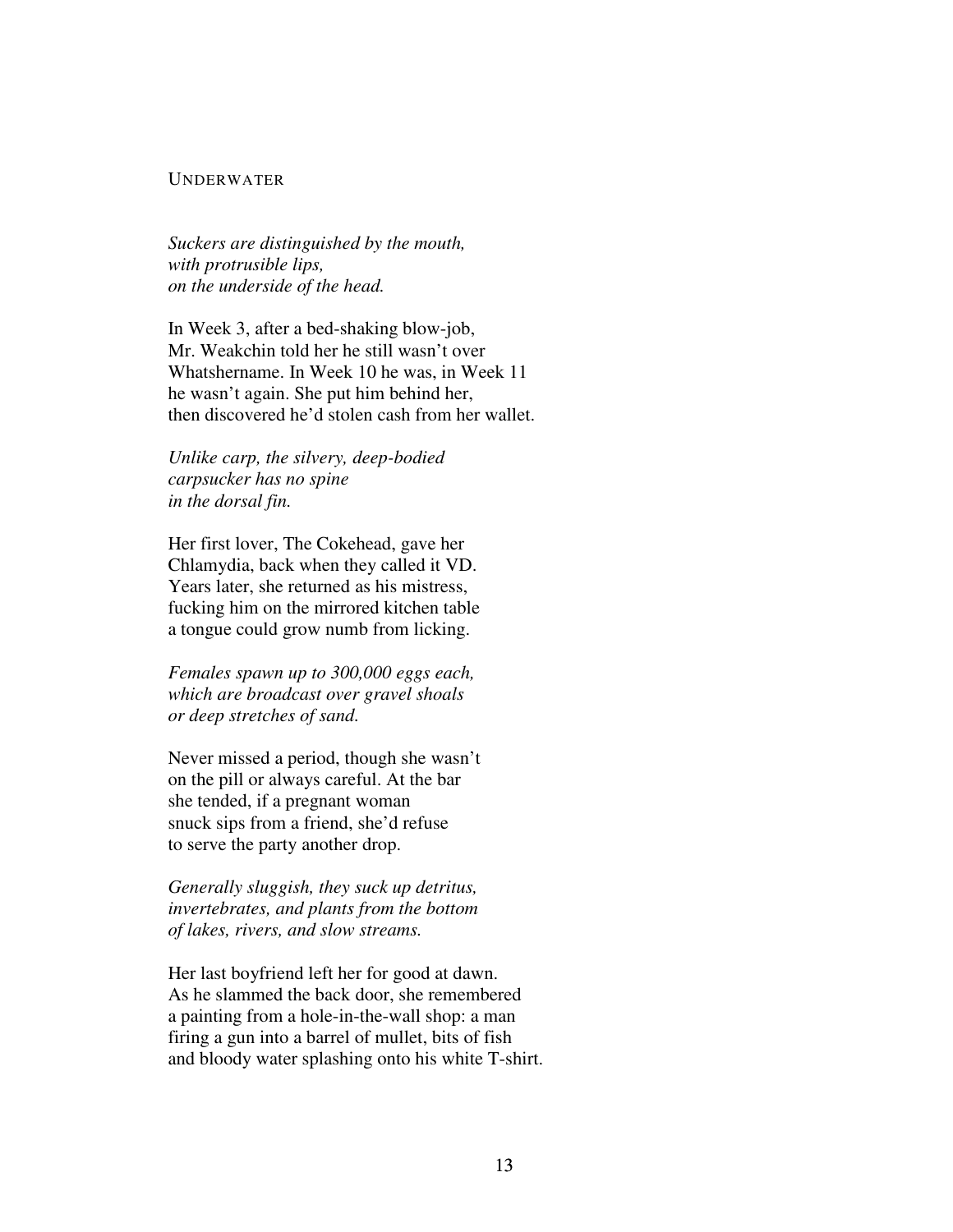# LOOKING GLASS

Birds that die from flying into windows must see more of their favorite feeders reflected, more of their favorite trees, and they must want it all, more of the same. Or maybe the cardinal wants to be so close to a bird like her that when she meets her, hard and fast, the oblivion she finds on the ground in the stunned, shaking ball of herself is like nothing she's ever felt. Whichever it is, I know, despite those subtle dustings of red, she is free of vanity.

I remember my mother banding a female's gray-pink ankle while the bird came to. She flew away uninjured, only to smack back into the window again and again. We buried her in the yard near our yellow-eyed black cat, but didn't mark the grave. That night, Mom read me a story about a wicked queen who made herself beautiful with magic. She owned thousands of mirrors, but when the young virgin triumphed, the queen's mirrors turned black.

I no longer know where the cardinal rests in the red earth. A grave without a headstone is a room without a mirror, without anything to say, *Here you lie. Here, you lie.*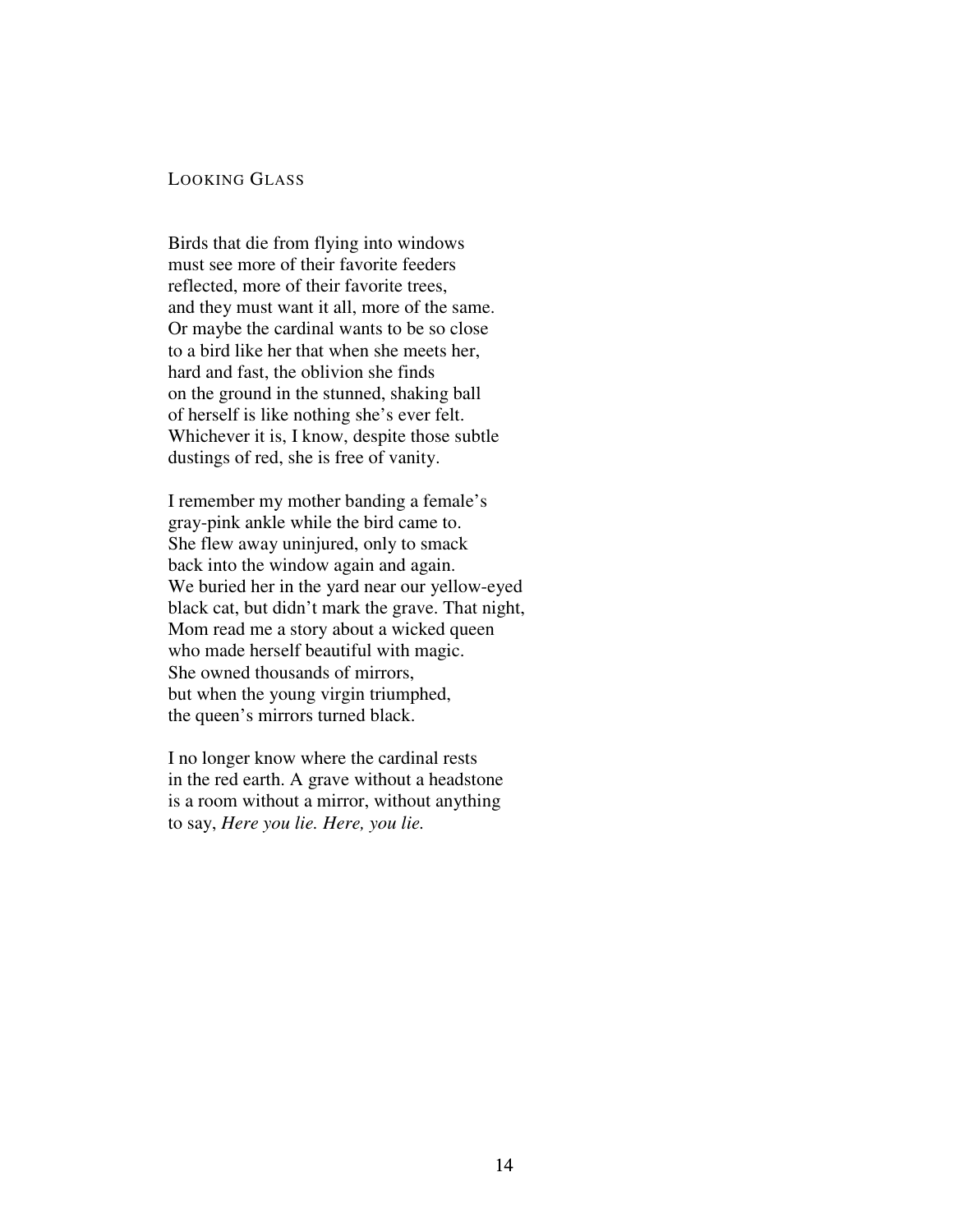#### THE ANNIVERSARY REACTION

This scene, this red table, tiled kitchen, bay window—I didn't know it a year ago today. The cast, too, has changed, but the pain I felt then is the same. The gravel in my stomach that came when it grew cooler, and everything green announced it would like to die.

 $*$ 

The lovers on the screen are screwing in the backseat, somewhere near a Mexican beach, and we are holding hands under a goddamn blanket. The subtitled film clears out the party in early morning, and you follow me to my room, but we don't take off a thing before easing into bed. I tell myself we're safe: him far away, his picture turned to the wall, us, just trying to sleep. Still, my hand shakes, sliding from your side to your stomach. I will it to stop.

Cut to the next party: I'm with him, you're with her. We barely look at each other, but don't touch them at all, our hands holding drinks and cigarettes. You dance with her like she's your sister; I try to dance with him, but my body has become like stone. Late in the night, I see you talking to him, laughing, acting like you're just another man.

Cut to when everything green gets what it asked for and no one wants anyone anymore: me-him, her-you, you-me. Cut out my stomach and let something eat it and let me still feel it and you will have today, this hour, a year later, where I'm still in love—not with you, but with the model of heart I had at that time that zoomed in on the most foolish thing to do, and then there I was, already in the act.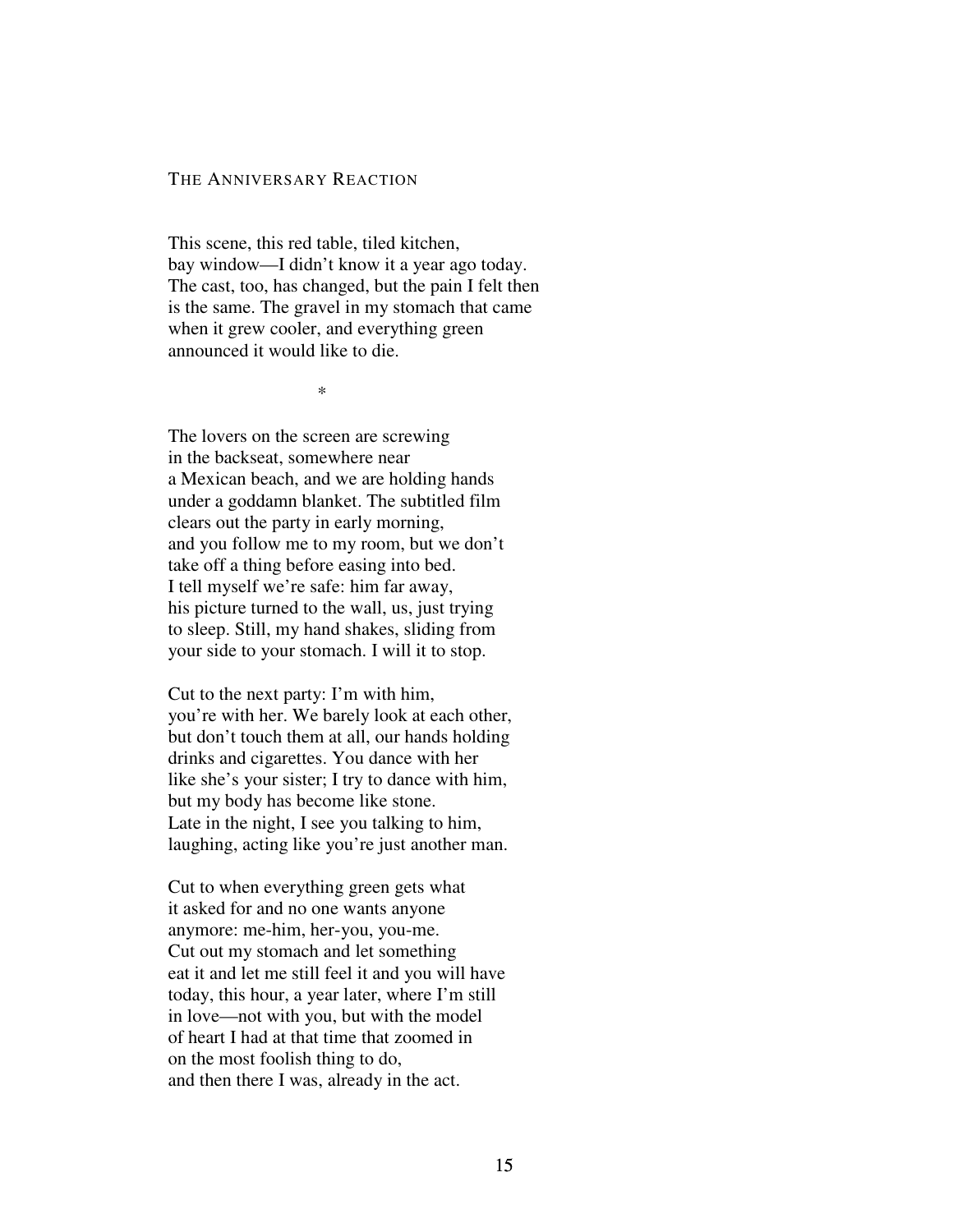# **SUNDAY**

In a room filled with silent objects the digital clock, the computer, the phone— I stare at the same painting every night: a man in squares, a woman in circles, tiled together in a kiss.

I don't want to live with my chair, desk, or lamp anymore. All I see is pilled upholstery, nicks on corners, and a sooty hole beneath the shade from a sickly-sweet scented candle. Junk mail and clothing carpet the floor, a cat guards every door,

and outside, the wooden stairs to the apartment where no one lives creak in cold gusts. Thank God they make a sound. After parting and closing the curtains, my eyes make rounds again: the clock (through my water glass, time sharpens to red knives), the computer (a colicy baby fallen asleep), the phone (a jewelry box of questions). Our nights were not like this. Back then, whole hours went by.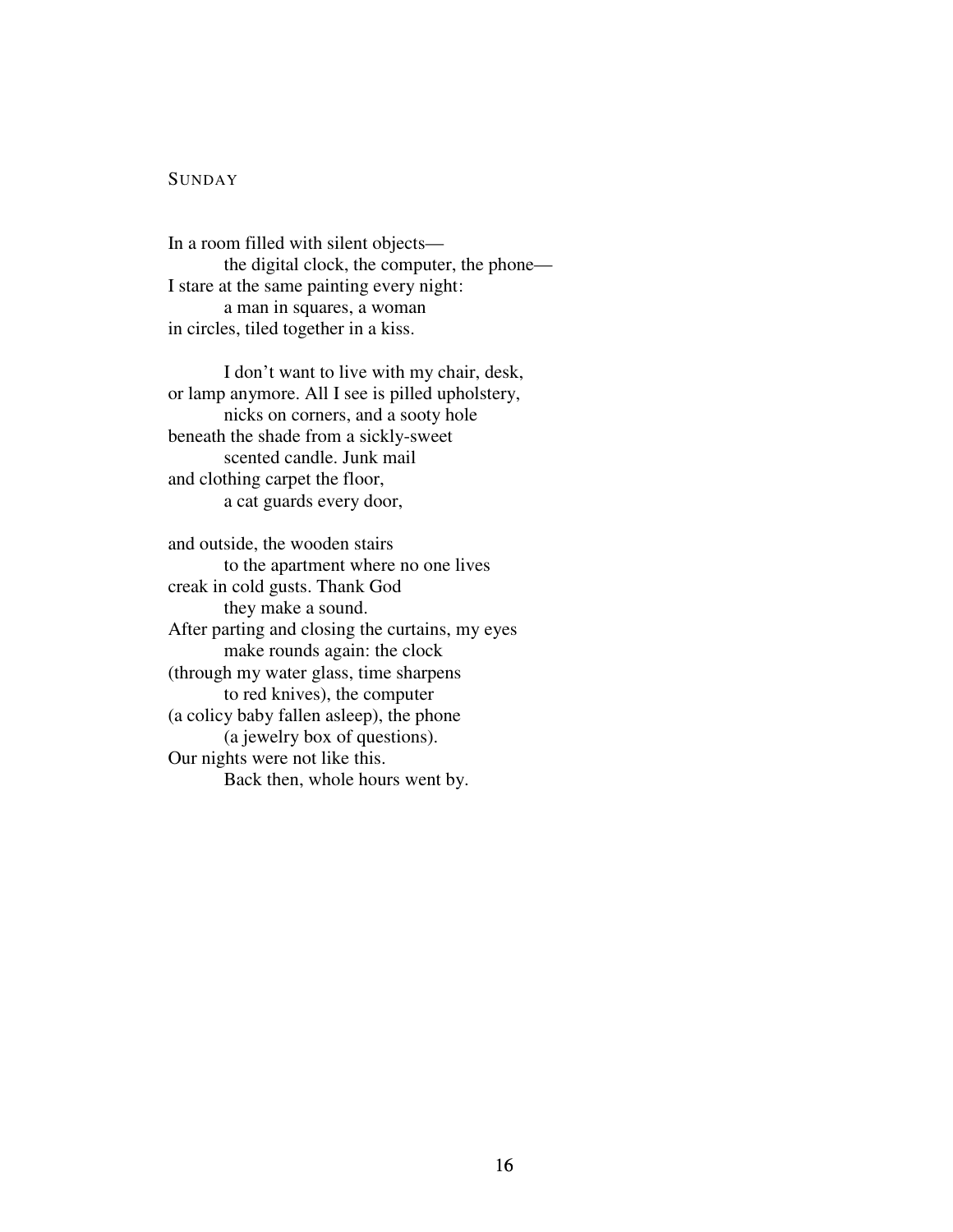### REMEMBERING LAKE NAKURU

Salmon-colored feathers rotting away, bones splay against the open grave of dry, cracked clay that was once lake. The dead flamingos look like delicate dinosaurs. The equatorial sun shines on each phalange, metacarpal, ulna, and radius as they fly slowly into the earth.

A decade ago, I snapped my own photos while thousands of wings rose from the water, its surface full of birds and sky. The lake now half that size, the flock of carcasses grows.

I think I spot an Eastern Bluebird, put the paper down, and pick up my binoculars, but the bare saplings have become flamingo skeletons. It's such a warm day for mid-November, I'm thirsty and afraid. The bluebird does not startle when trucks drive by, blooming with black smoke.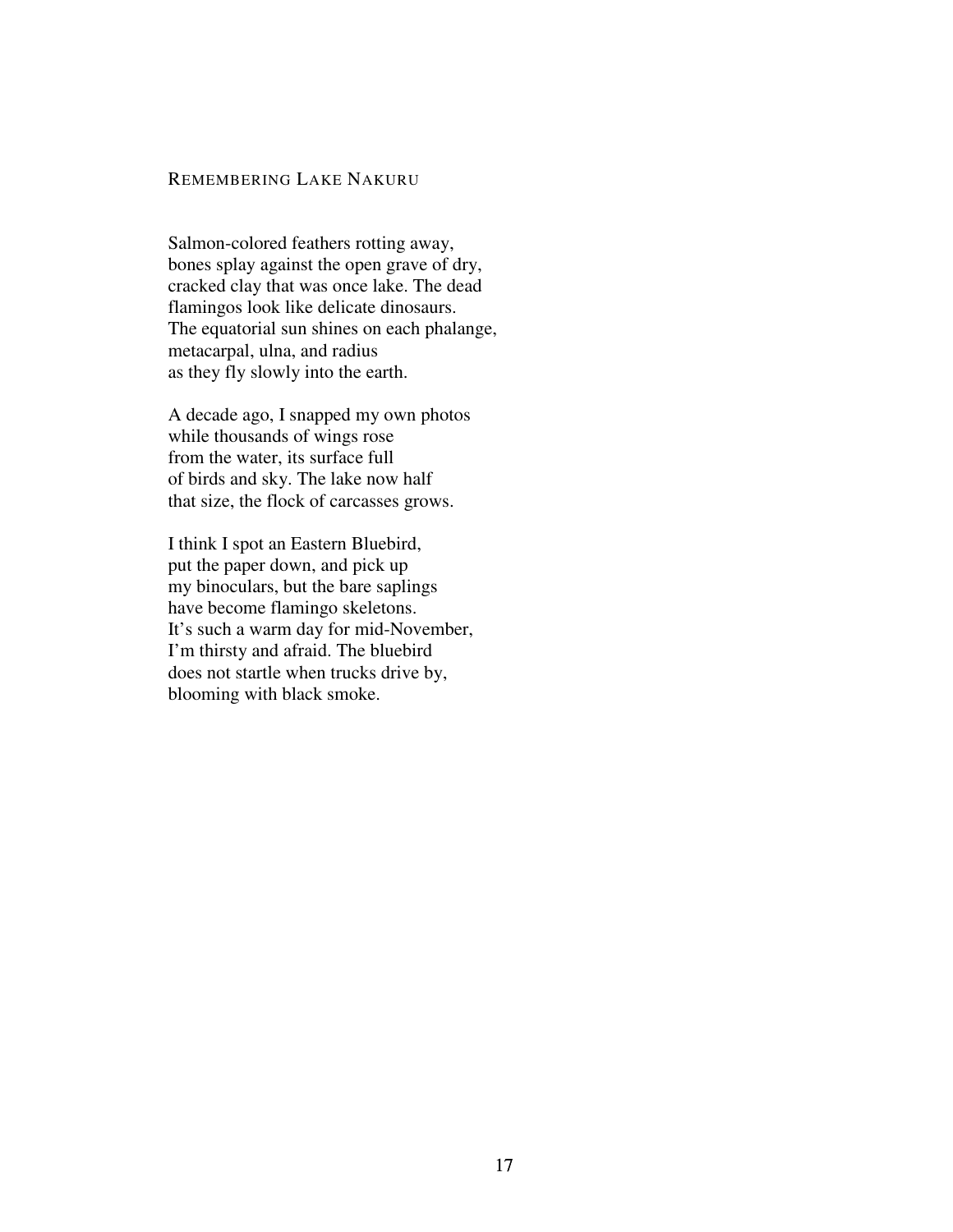#### SEVERE WEATHER

In the arms of the hurricane, we slept standing up like horses. The sound of wind the house on a train—knocked us to our feet every time we lay down. If rain were a blue tongue, then the storm was not eye, but mouth. It wanted us between its lightning teeth. At dawn, skeletal light slid between boards, shaking the windows, as if the devil beat his wife indoors. A worm crawled out of my stomach and inched to higher ground. You are no demon, but you frighten me when I'm afraid. Over the sea, the eyewall enclosed a calm, but your eyes could fell a sycamore. When it grew quiet, we embraced before looking outside.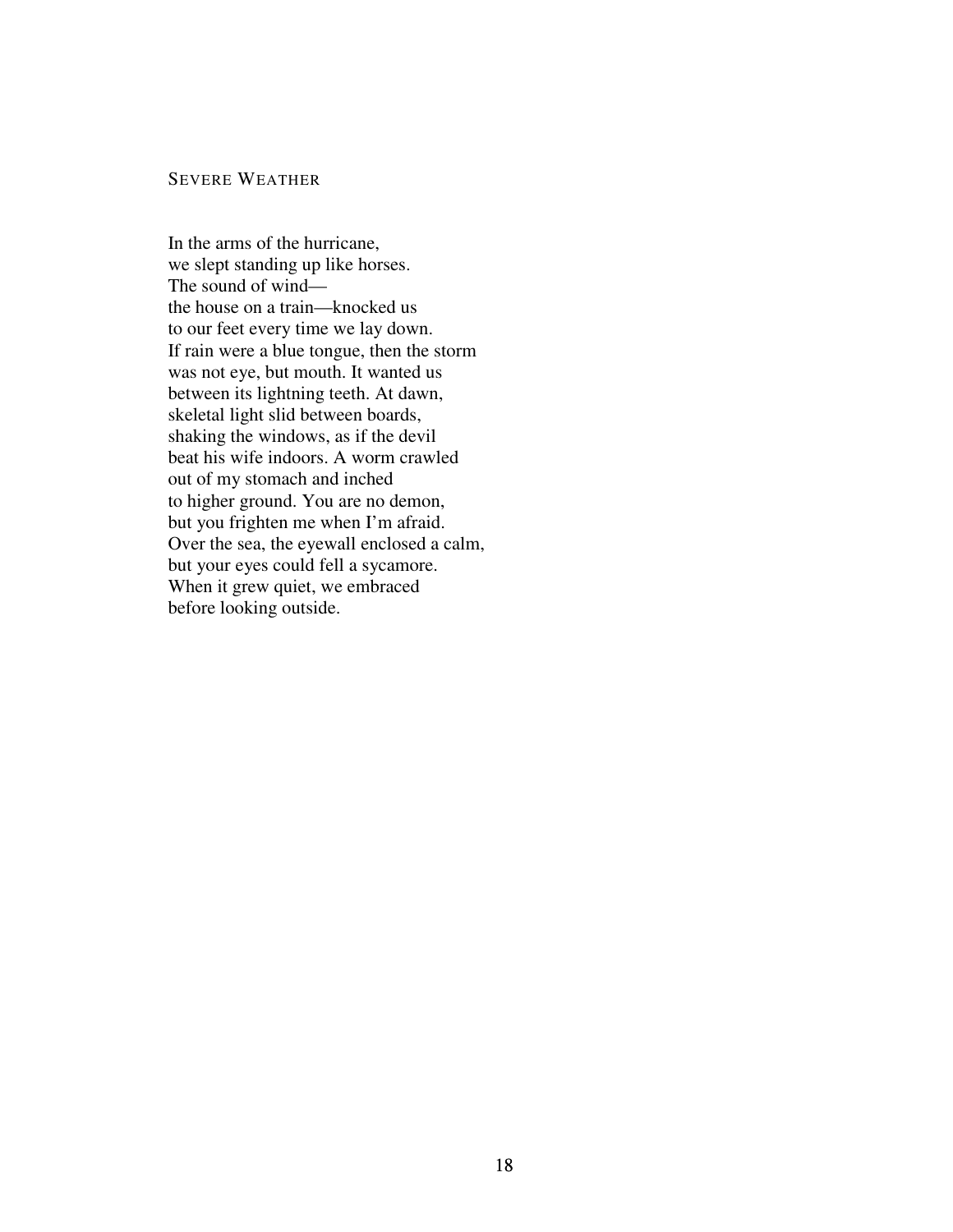### MAN OF THE DROUGHT

I love the smell of cheap metal especially brass as much as my cousin loves the smell of gas,

because it reminds me of rain. See the brass bed sitting on the curb? Its flowers of rust are dead.

In my dream last night, a tsunami was heading straight for this shit hole, so I buckled my body to a pole.

My potted daisy is dying on the outside but lives. It's beautiful how well it lies,

its orange courage. I wish I could let it die completely, but those two leaves are all the green I see.

I stopped washing my hands three weeks ago, and Aunt Gwen said she remembered when

I washed my hands constantly, and I said, *Do you have eyes? The only moisture is dew.*

In my dream, it was like a room of water walked through me and through the papery fields and trees.

While it walked, I held on to the pole and I felt no pain, and when it was over, it was as if it had rained.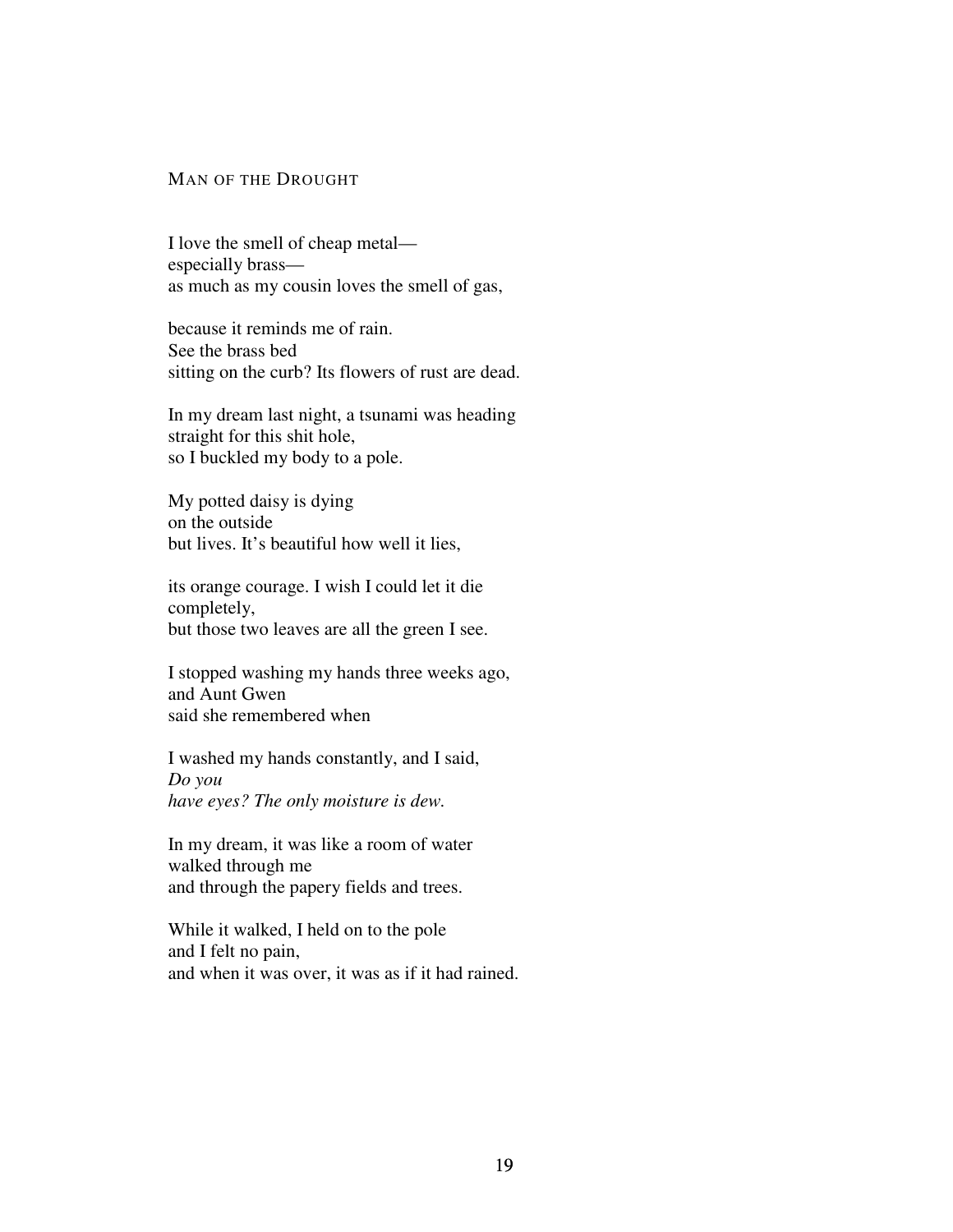# QUESTIONNAIRE FOR LAUREN B. MOSELEY WRITTEN AFTER GOOGLING MYSELF AND FINDING HER

Are you still a scientologist?

Do you prefer *Laren* or *Loren*?

Would you recommend serenity of beingness, or is it kind of dull?

As of 1997, you were on a "Route to Infinity." Did you reach infinity?

If so, how much did it cost you?

Do you enjoy poetry?

Do you believe aliens brainwash people using implants?

As a baby, did you eat cat food once or twice?

How do you know L. Ron Hubbard wasn't an alien?

Does it drive you crazy when people pronounce it *Mossly*?

Do members who reach infinity get to ride on a rocket ship and see, from space, the

symbol Hubbard had carved into New Mexico?

If so, which is better: the infinity symbol or the Great Wall of China?

Do you wear a watch?

Do you think you can beat me up?

Do you have children?

If so, did you feed them the barley baby formula Hubbard "picked up in Roman days"?

If so, did they get scurvy?

Did you always know you wanted children, or did you not want them as a teenager and then become unsure in your twenties?

Do you have a habit of cracking the bones in your neck and shoulders?

Did you know our family name means "one who came from a land infested with mice"? How do you think you will die?

Are you happy?

Are you already dead?

If so, did your spirit travel to Venus and did the Venusians put it in a capsule and dump it into the Pacific off the coast of California?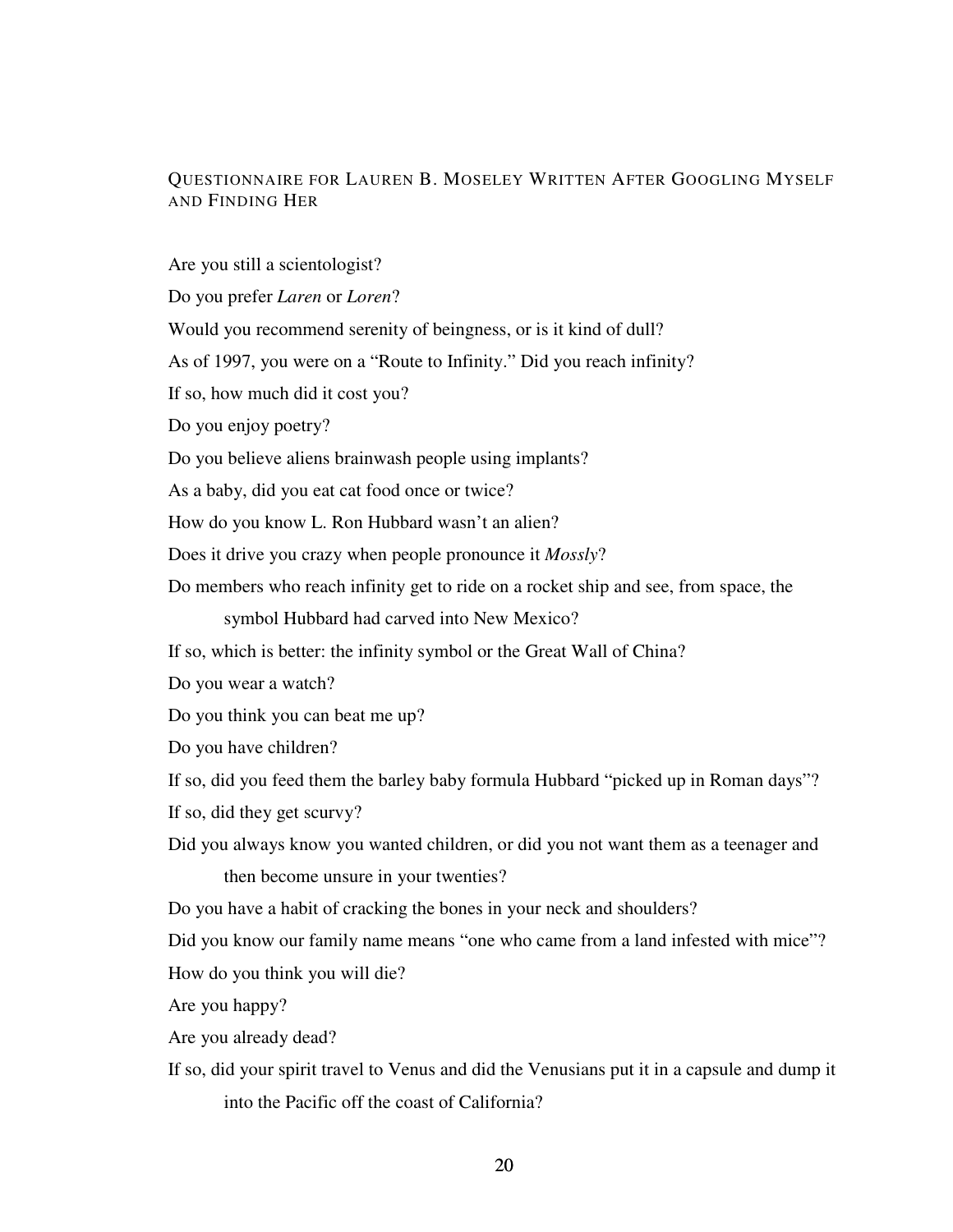Has your spirit already inhabited a baby's body? If not, stay away from my unborn children.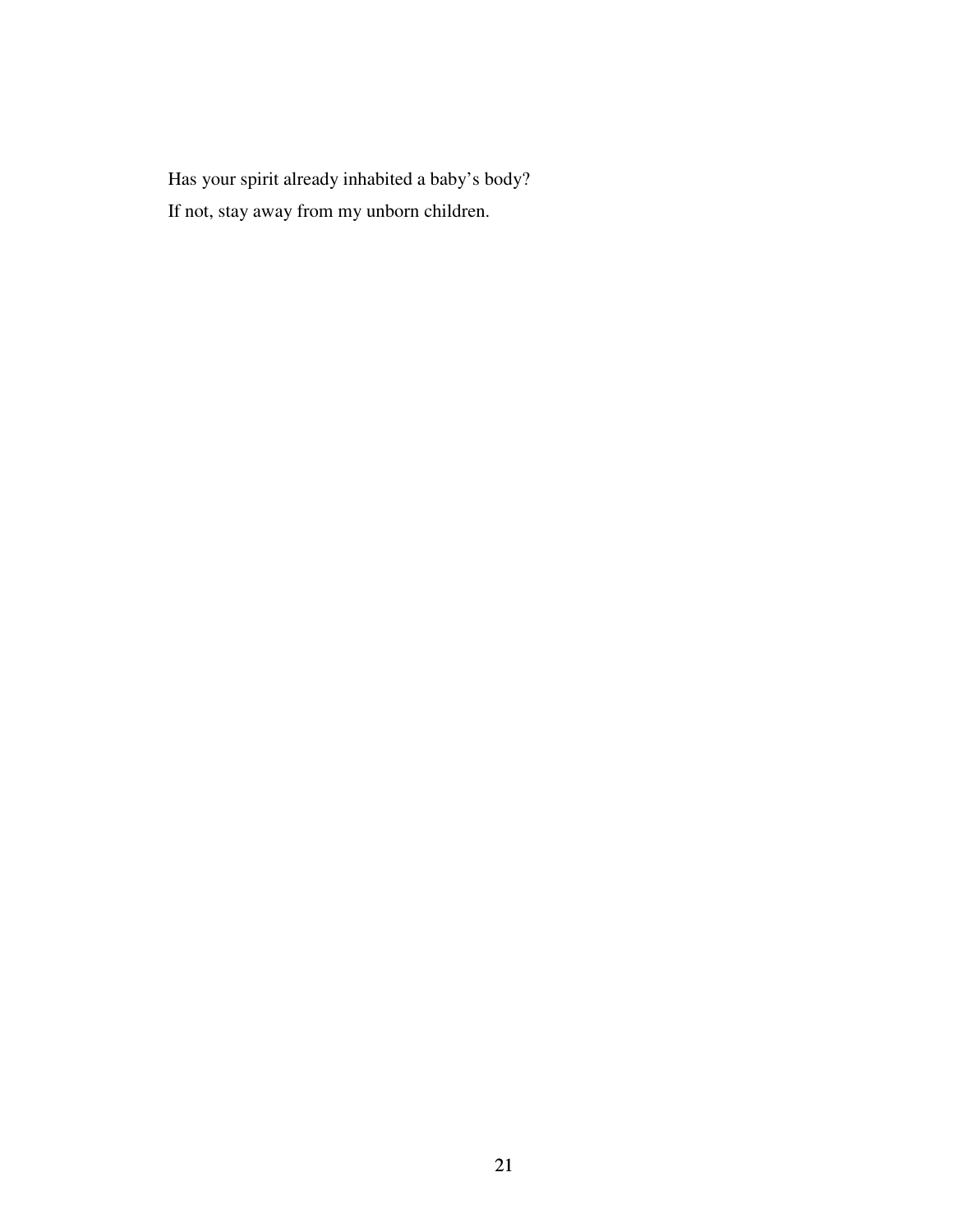## ON NOT BECOMING MY MOTHER

Late again, I wondered if I smelled like sex despite my shower, if I would stutter at lunch while telling my mother what I'd been up to. The parking lot I hurried across was littered with receipts and bottle caps, and the four-star restaurant she recommended began to resemble a hardware store as I drew closer: gray, flaking paint, a flat roof festooned with white lights made useless by the cloudless afternoon. *She's accomplished more this morning than you will all day. You didn't even finish your coffee.* And then, through the glass door, I saw her coming towards me from the dim dining room. *Look how excited she is to see you!* But it wasn't her it was too bright—it was my reflection approaching me. Squinting eyes, blotchy skin, wet hair, wrinkled shirt. My mother's face fell, and I opened the door.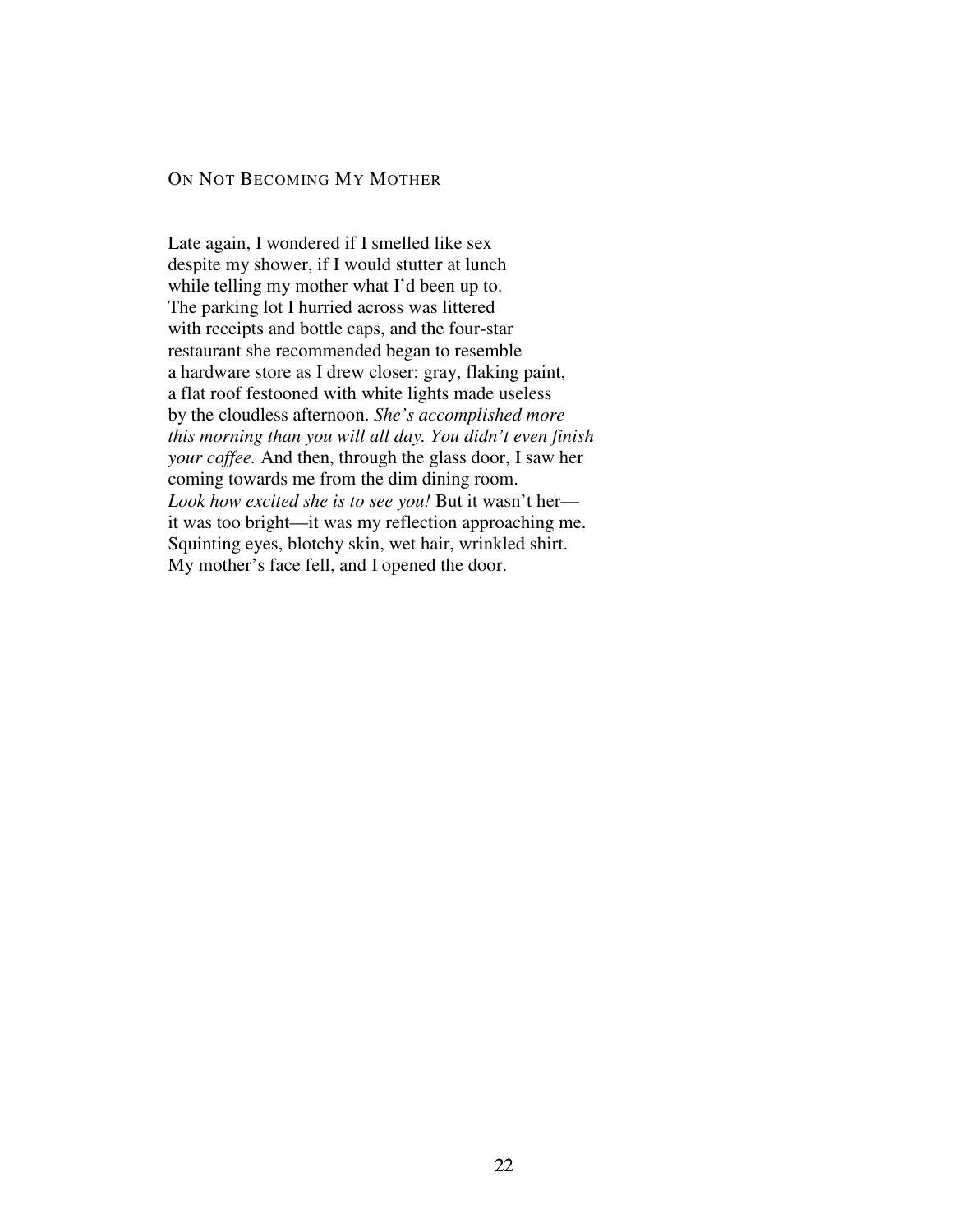### WHITE WORLD

When we had just a film of hair on our bodies, my sister and I would rub our bellies

together before jumping in the tub. It was easy: tummies round, chests flat, no knowledge of sex

to make us blush, and only laughter driving us. We refused to wash without bubble bath.

Dad would suds our hair into bunny ears while I gave myself a hoary beard

and my sister perfected her foamy breasts. Then, we posed, listened to bubbles faintly pop,

and giggled at the creatures we'd become until Dad took the white pitcher from the basin,

poured warm water over our up-turned faces, and changed us back into his girls.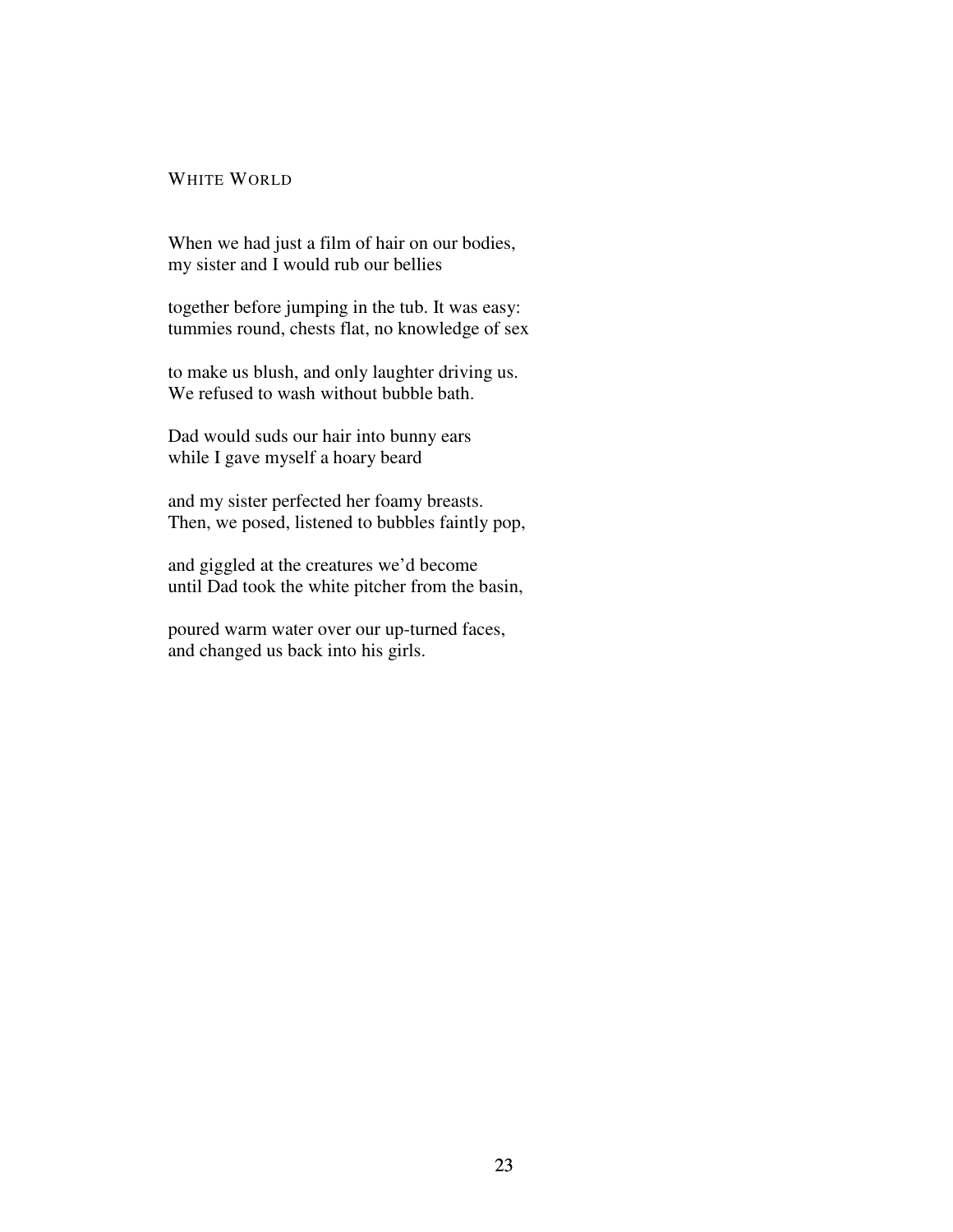#### OLIVIA ON THE DOWNBEAT

As she steps outside, the house leaves its gray shadows around her eyes, along her arms, but her mahogany hair brightens against the grass. Her backyard is a pen: fenced in, with no doors to the neighbors. She plants lollipops from the doctors in dusty soil, while rosebushes shake their multiple heads. The wind gives a thorn the hem of her dress a gold, ruffly thing she won't take off. Thorns line her voice as she tries to get free, and the moment she does, the little boy next door announces, "She's so pretty!" from a second-story window. His mother waves. The girl digs up a green lollipop, wipes it off, and reaches above the fence. She can't see his house anymore—only pine slats but hears a window close and a door open. Her mother yells that she needs her rest, and the house holds her in again.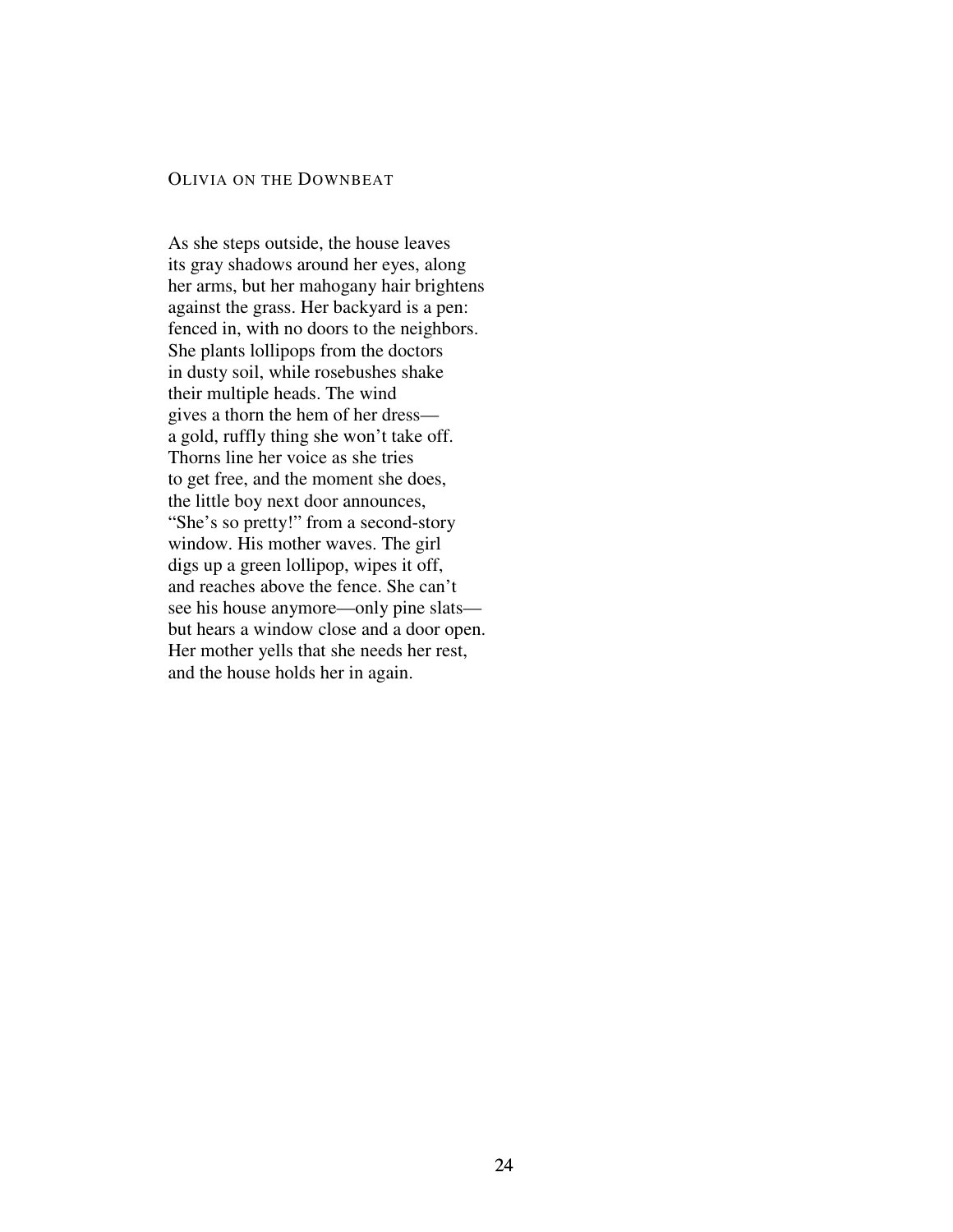# SLEEPING TOGETHER

I had you in a bear hug in my bed. Your barrel chest and deep back muscles rose and fell at first with the rhythm of a poplar tree in wind and then moved to the tempo of a child in a swing. I felt the exact moment you began to dream. The years fell away from you, your sixfoot frame transformed into a small boy sighing in the nook of my neck and shoulder. I could not settle down, refused to miss a second of the glow around your body, or the feeling that you were finally at ease. When you woke up, I had already forgiven you for sleeping in my bed and never trying to sleep with me.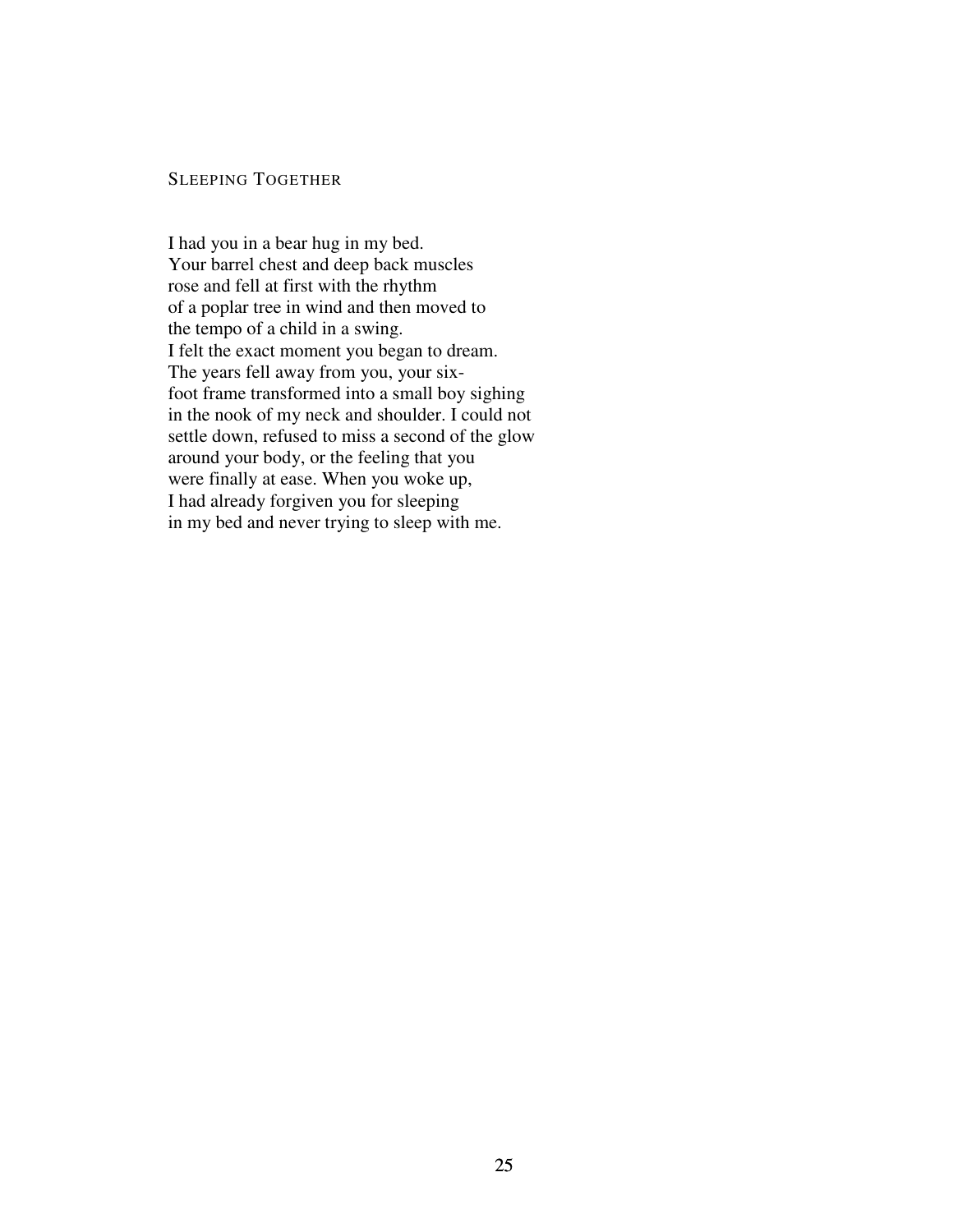### LUCKY STRIKE

My darling Lauren, I love the way you cross your eyes when you look at me, the way you breathe me in and hold me like you don't want our time together to end. Yes, your lips are always dry and you use your tongue too much, but I'll let that all slide because you always come back to me. You may want to leave for good at times, but we both know you never will. Your family may disapprove, but they don't know the moments we've shared: those nights shivering together on the porch and blinking at the stars, all those quickies between classes we let everyone watch because we didn't care enough to stop. Just think of all the bars we've shut down, all the eyes we've brought to tears, and all the years that passed to prove that no one else can calm you down the way I do, not even beer. You know you can't think when you try to forget me, that you can't accomplish a thing, and that nothing else seems to matter. Come on baby, let's have a go. It's the magic hour, and there isn't a whisper of wind in the air.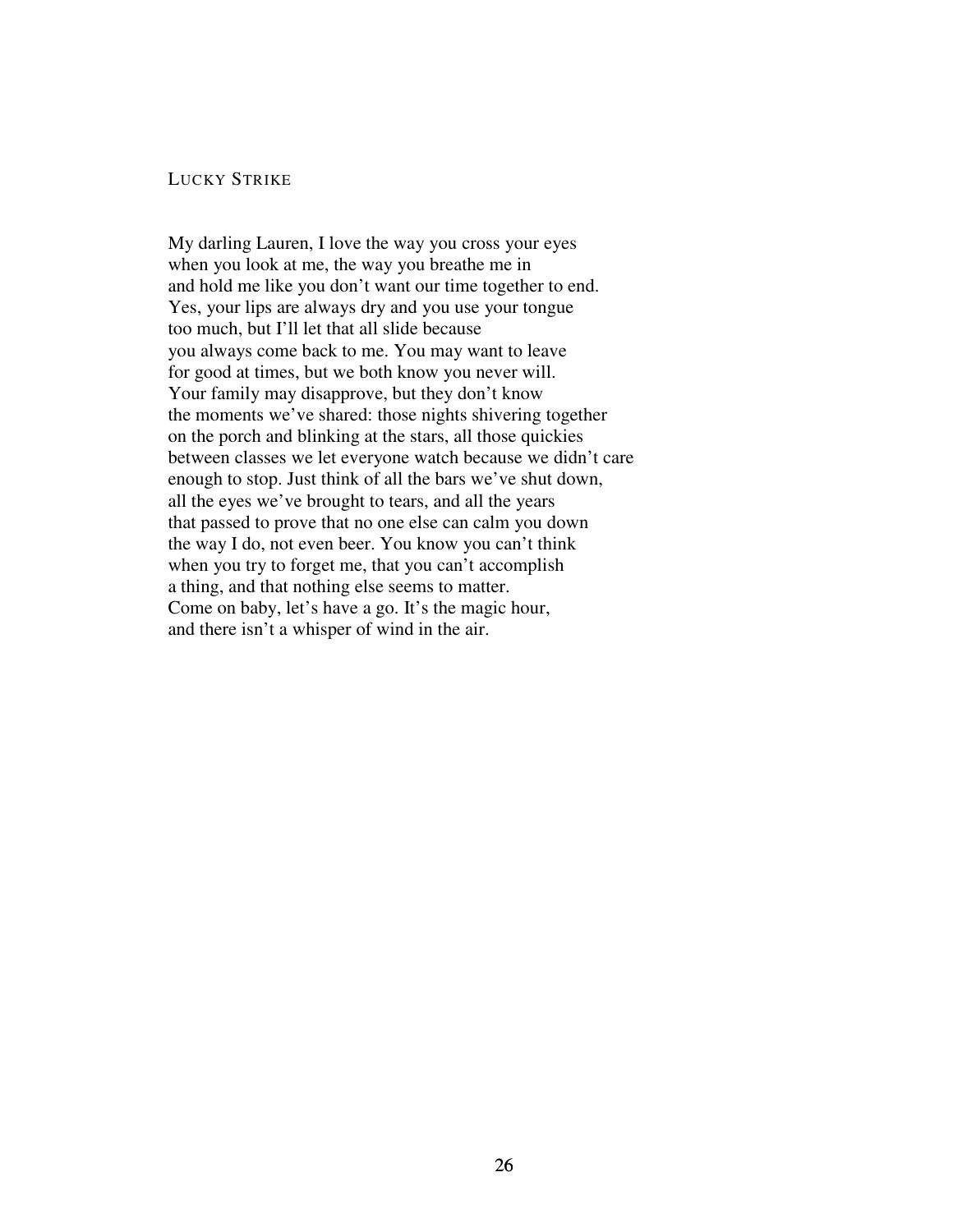### MACHU PICCHU

When we stepped off the bus, we saw white plastic tables and chairs, red Coca-Cola banners, a snack bar, a gift shop, and restrooms. I headed for the last, stood in line a quarter hour before two women cut as I approached a stall. After, I had to push my way through the Disney-thick crowd to find my group at the gates. We entered easily, with our special group rate, hiked five minutes up stairs in the earth, and there it was: the postcard shot. A lopped, sprawling pyramid of stone terraces carved into the top of the mountain, surrounded by mountains, each craggy but green and over 8,000 feet. Each terrace topped with green and roofless stone rooms. Treading on the grass were llamas, alpaca, and—what the postcard leaves out— 1,000 tourists. It was noon, the peak time for visitors who didn't choose to hike four days on the Inca Trail and arrive at sunrise to see the mountains glow, the clouds part, and the gold god fill the windows of the Temple of the Sun. I could have spent hours alone, before the first buses unloaded at ten. Instead, we plodded behind one another as if trying to exit a Stones concert after the last encore. Our guide yelled over the crowd's chatter about how we could feel the rock's energy here at the Sacred Plaza, where llamas and virgins were sacrificed. I felt nothing but the sun's heat. We stopped to rest, clicked our digital cameras. My father had me pose near a precipice with my sister, then mother, then mother and sister. I would not sit on the altar.

Where were the condors Neruda saw? I spotted wrens and flycatchers, heard bits of Spanish over a torrent of English, had drunk all my water, and the beauty of the weather would not stop. We didn't have time to climb Huayna Picchu,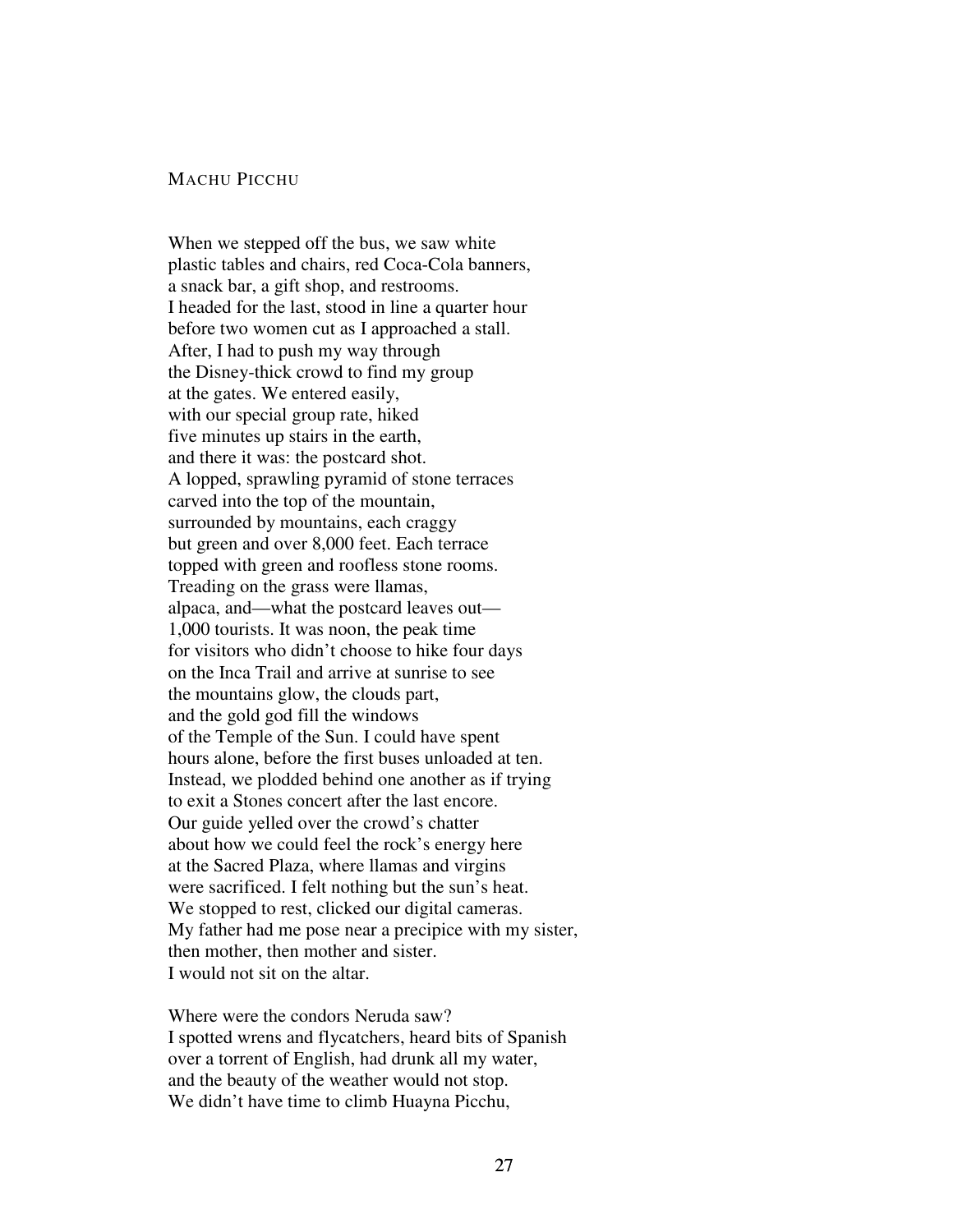and I told no one I was relieved. Our last stop was the Sacred Rock, shaped like the mountain behind it, where we could make an offering to the Incan gods by pouring out water from our plastic bottles. I heard my father mumble to my mother that he would not, that it was sacrilege. Standing with his arms folded, craning his neck to behold the mountains, averting his gaze from the rock, he looked afraid of its holiness. I would have emptied my bottle if I had a drop left.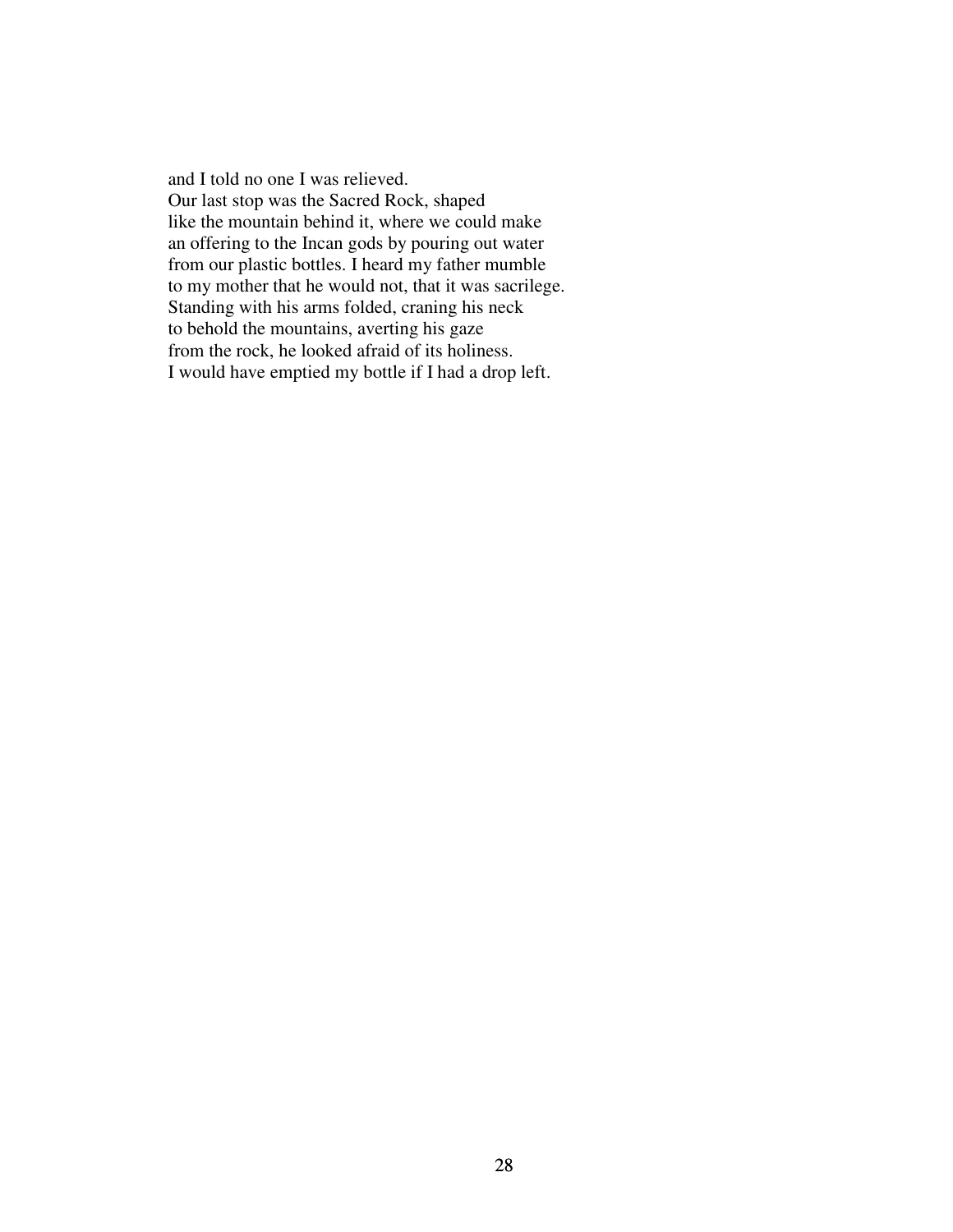#### **SUMMER**

You told me two things while we walked through the gardens: 1. If you could be any animal, you would be a bear, and 2. My hair was the color of a wilting magnolia.

It was the last day of good weather. At sunset, empty bottles of beer and wine glinted everywhere. I banged a tambourine till my fingers bled. You played guitar and we didn't argue.

I noticed cuts from the jingles in the morning, staring at my hands while you cursed and threw unbreakables because you broke a yolk in the pan. It rained all day—bullets of hail in the evening.

We bought tomatoes of every odd color that afternoon: orange, yellow, green, purple. I was afraid to say I wanted red, so we got the ones you chose and ate their mealy flesh.

Your moods made me want to shake you like an apple tree and watch every memory we made fall to the earth. We didn't even make it to autumn, cicadas still buzzing fiercely for their mates.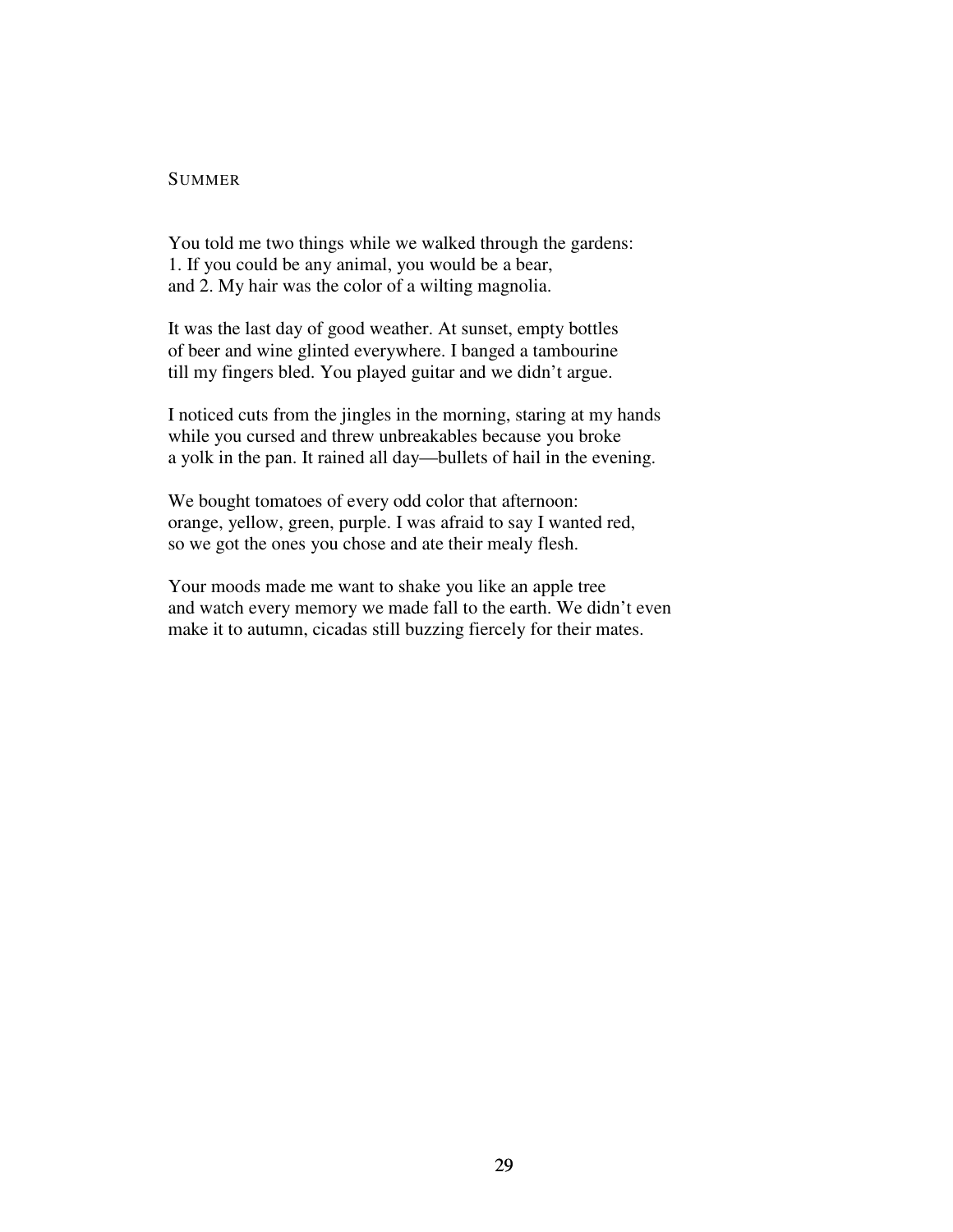# MAGGIE IN AMERICA

The woman cuddled with a gun's muzzle on a blanket of wet wool. Her husband's old boots slouched on the hearth, their skin peeling off, the eyelets full of firelight. Outside, snow fell but would not stick, while a film of it crept to the iceless river. The woman remembered when winter was real, when as a girl, she tunneled in the snow and skated on lakes with her brothers. No letters from them in what felt like years, now that she measured time with clutchings of the little cross around her neck. She can't grasp the candles' shadows, the baby's screams and coughs, or her husband's hard movements through the house the few hours each day he strayed from work. Maybe he finally sawed his hand off. She reminded herself that he was good: got them out before the famine, watched his whiskey, and didn't hit her, no, wouldn't dare touch her anymore. Her face was turning into potatoes. Her bowels shrank as her baby reddened in the crib. A doctor would bring another disease. The woman's heart pumped like she wished the trigger would.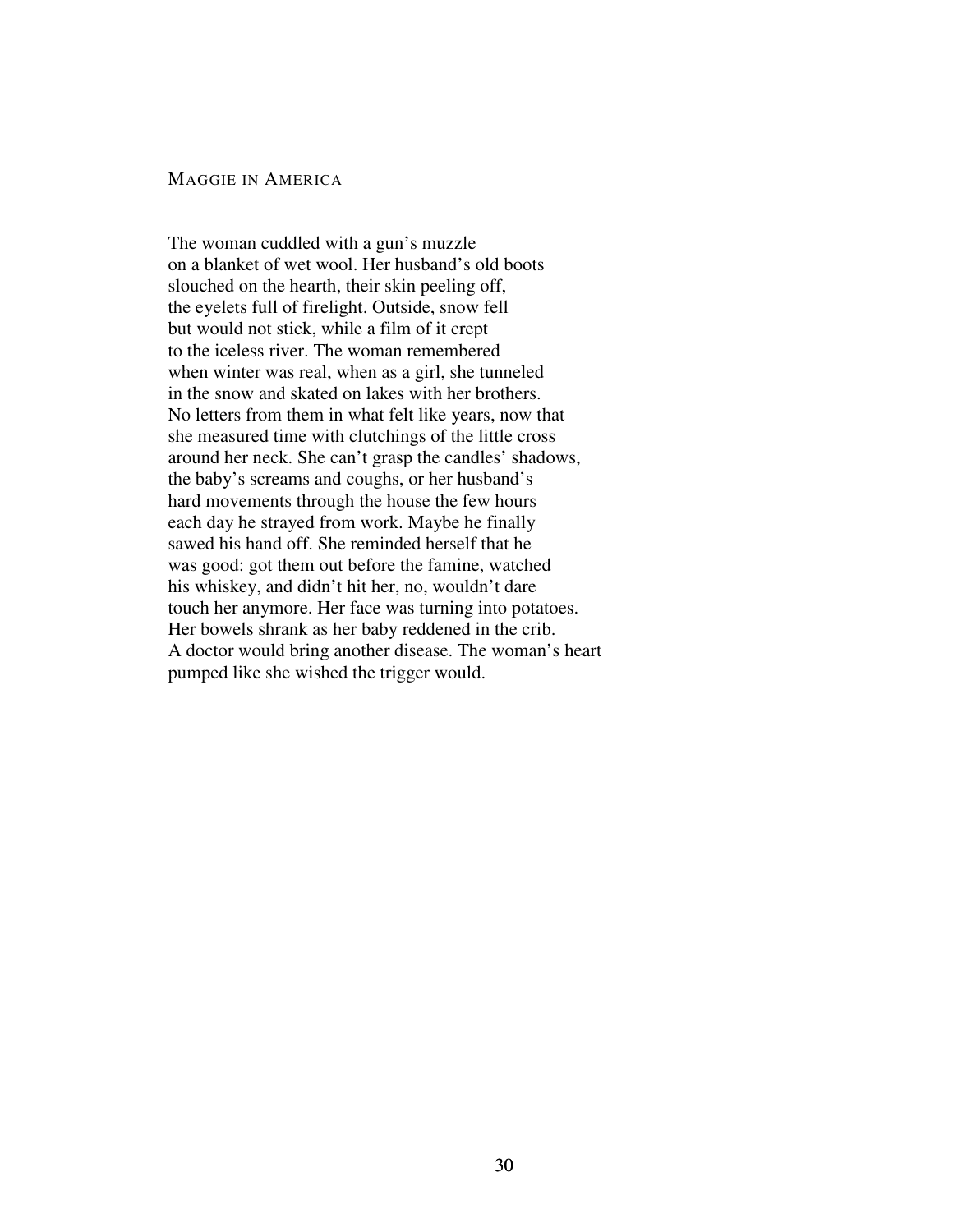# APOLOGY

Remember the beginning.

You carried a knot of orange and red electricity inside you, and it grew as you looked at the world and saw him everywhere. Now, the two of you go at it, daring the other to sink further into that character only Mother and Father know, that child screaming, *I hate you.* When you find what you've been looking for the worst thing he ever did—you exaggerate and hurl it at him. He fights back, yelling insults you never knew he thought but know are true. These are the moments when the worst side of you appears in the starkest light and demands the other to see it.

Weeks later, he comes over to get his things. By some grace, anger's fire is the hardest to maintain, and in a fit fueled by the last of it, you find yourselves back in your old bed. The contours of his body are somehow new, and you kiss more on the mouth this time. Instead of trying to prevent it, you both laugh when the bed creaks the same way it always creaked, and it's the loveliest sound you've ever heard. When everything is quiet, you whisper into his close face, *I'm sorry. I made a horrible mistake*. And he says, *I didn't mean what I said*. As he turns over to stare at morning through the window, the bed creaks so faintly it sounds like a whimper.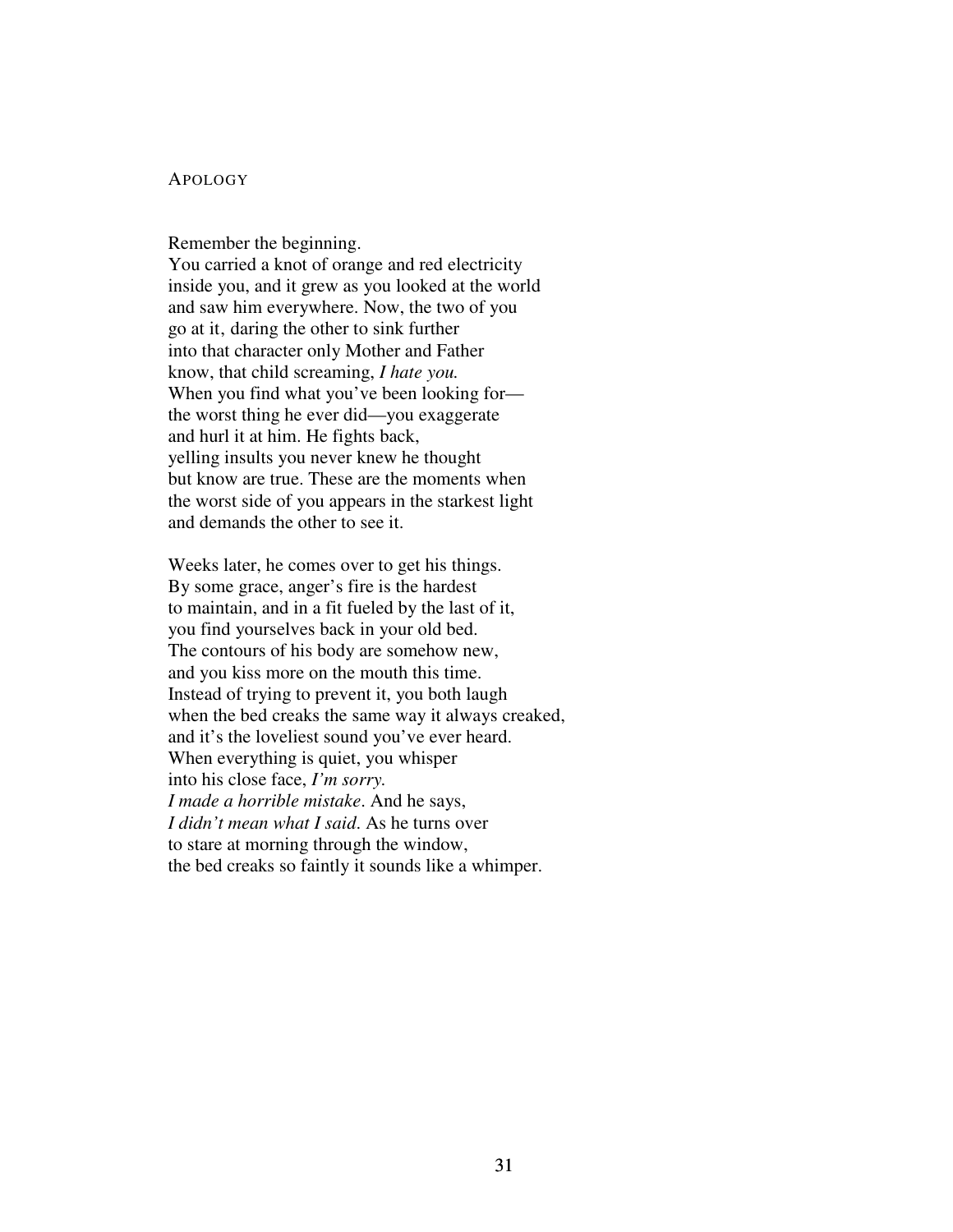# READING THE WIND

Two packages arrived at my door in the hour evening fell. It was a night of good fortune, the air smooth and warm for winter, but the wind blew harder than it had all year: branches waved, newspapers flew, and chairs lay on their sides, groaning. It whispered the words of a palm reader who held my hand the night before: *Look within*. And the wind blew without me, but also within.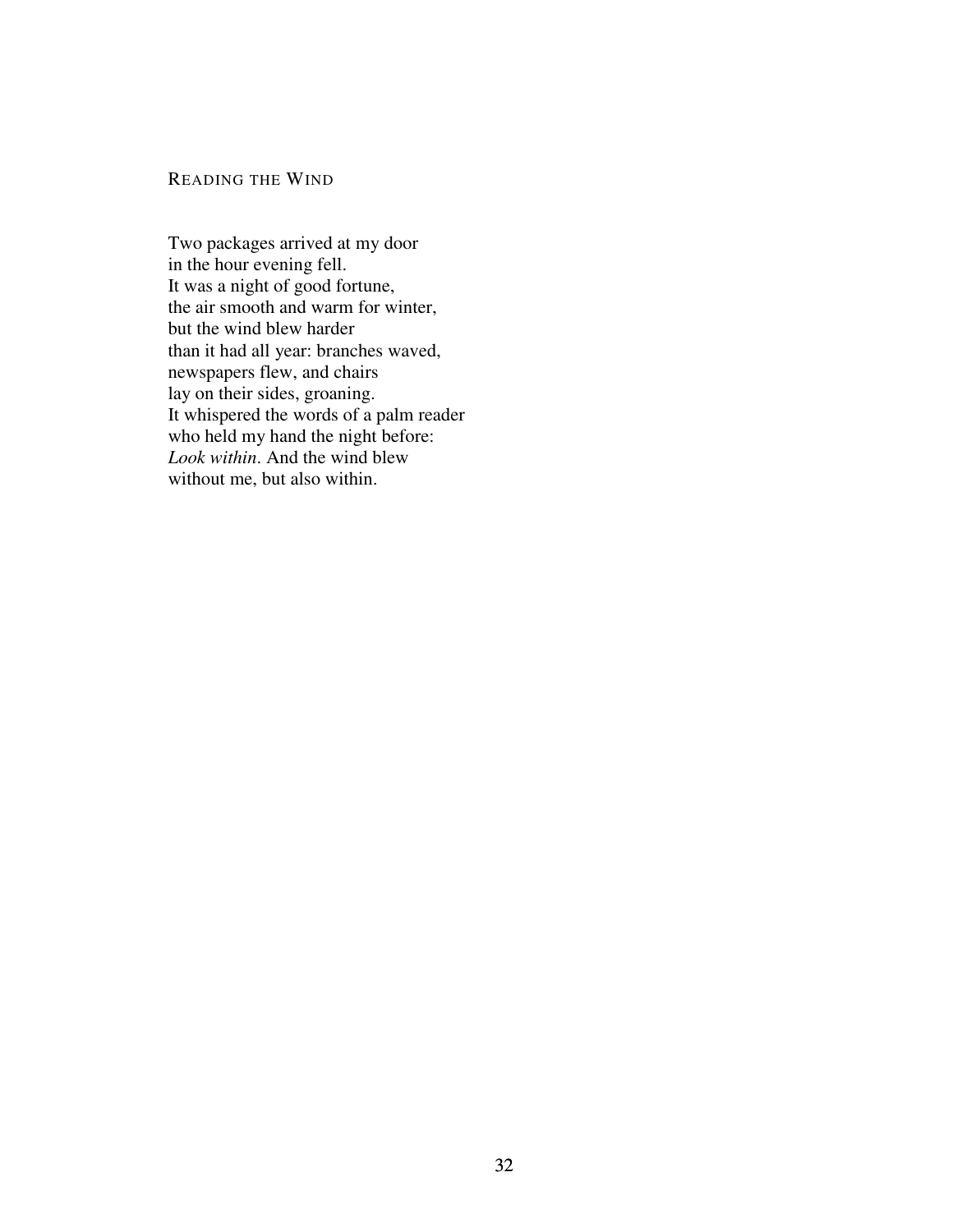## PALIMPSEST

I fell for him when he was seventeen, though we met when he was twenty-nine. His teenaged self in pictures looked as green as a sapling. Skinny, goofy, long-haired, and high, he looked like someone I would have loved at that age. As we went through a box of photographs, I watched his muscles, hair, and ego grow. He was lovelier than trees above his radiant face, or the rapids and rocks he kayaked over, suspended in white air.

In his mid-twenties, a beautiful brunette appeared by his side in almost every shot. They cooked in his apartment's kitchenette, sun-bathed and drank on her uncle's yacht, and danced and smiled at friends' weddings. He asked her to marry him, but she said no. Now, his hair's cut short, he's lost his tan. Some mornings he acts like the sun is setting. But when I look at him, I see and know the boy he was, though I love the man.